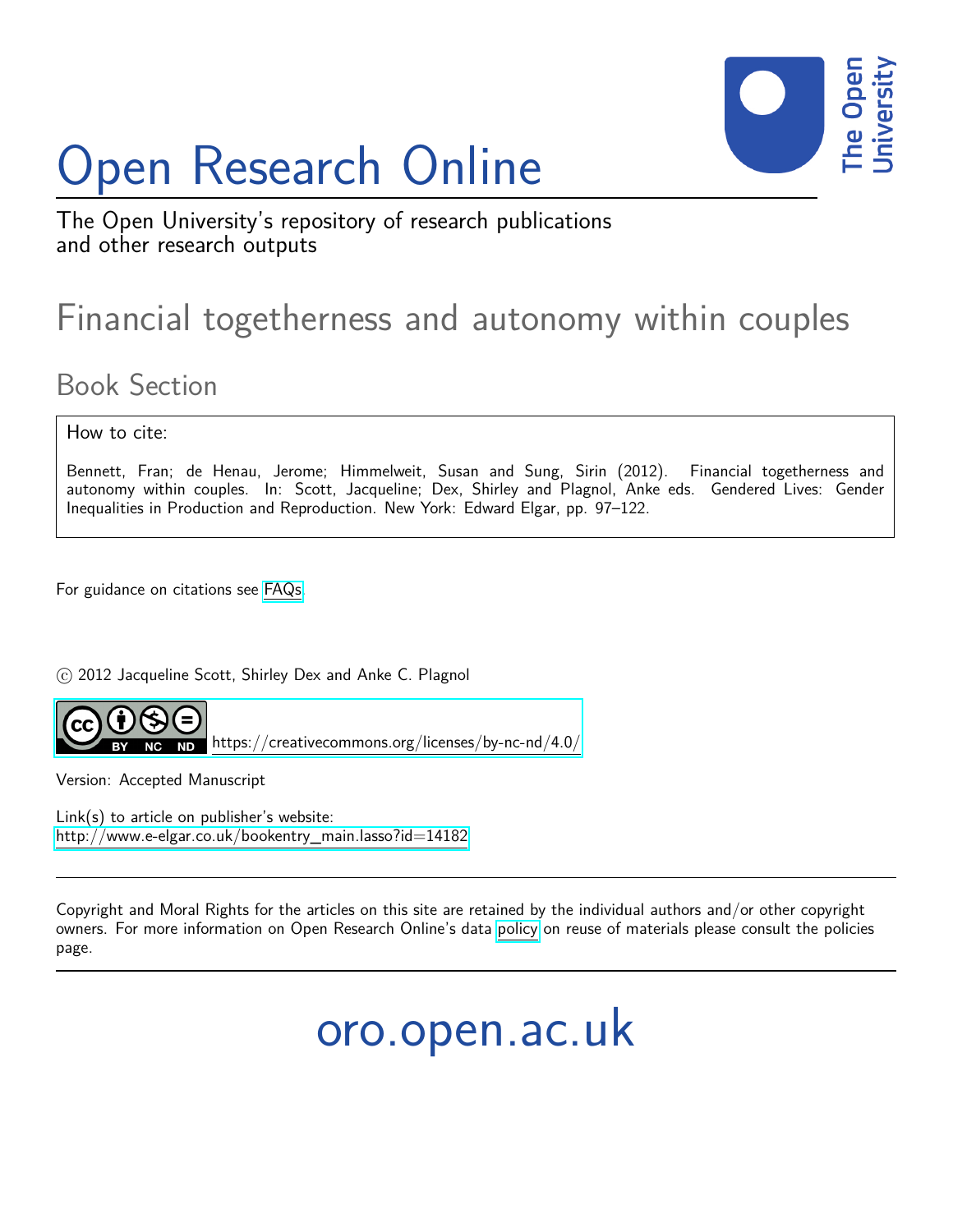PART II

 $\bigoplus$ 

## Gender Inequalities in the Household and Workplace

 $\bigoplus$ 

 $\bigoplus$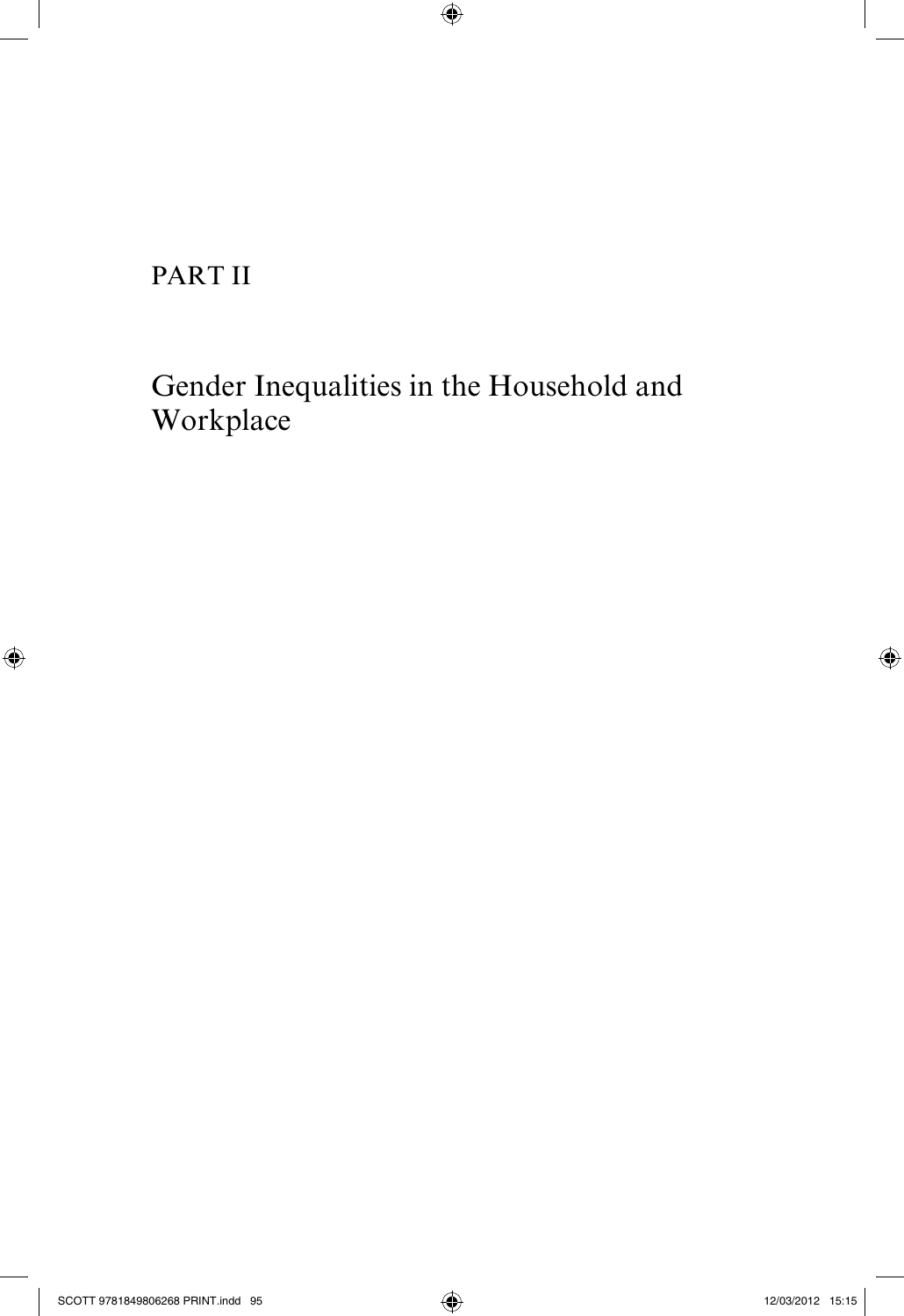

 $\overline{\phantom{a}}$ 

 $\bigoplus$ 

 $\bigoplus$ 

 $\bigoplus$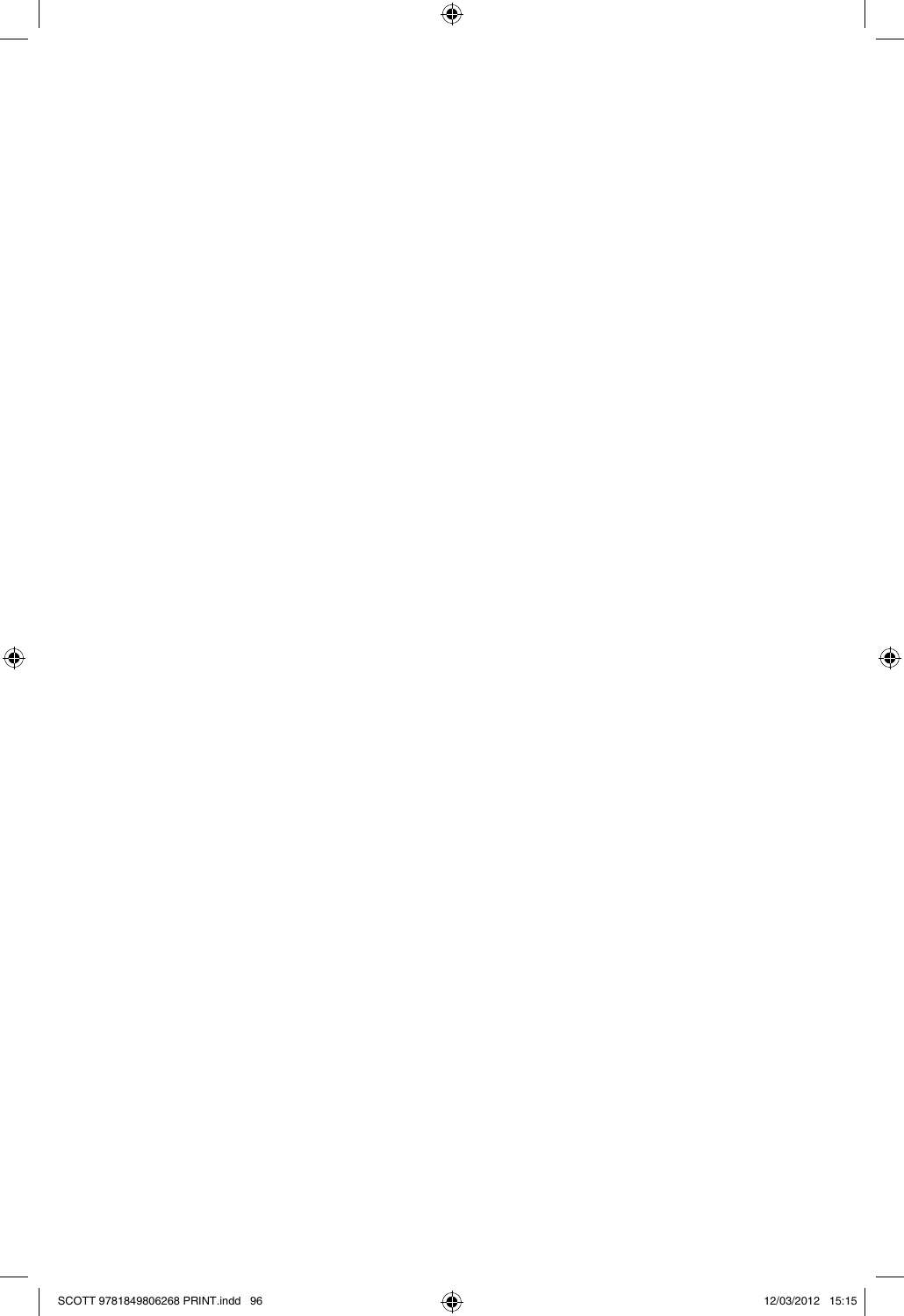## 4. Financial togetherness and autonomy within couples **Fran Bennett, Jerome De Henau, Susan Himmelweit and Sirin Sung**

⊕

#### 1. INTRODUCTION

Whether togetherness or autonomy should be valued (more) within couples has been a long- standing topic of debate within feminism. Feminists have generally argued for women's financial autonomy  $-$  for women to be free from financial dependence on men in general and their male partner in particular (see, for example, London Women's Liberation Campaign for Legal and Financial Independence and Rights of Women 1979). However, there has also been recognition that individual independence can be a false ideal derived from a masculinist myth that is neither achievable nor desirable. Togetherness, in the sense of sharing resources within households, can be valued by household members for its practical advantages; these include economies of scale, and/or its ideological appeal to the household as a collective unit, especially when resources are limited (Daly and Leonard 2002).

This chapter examines the implications of the concepts of togetherness and financial autonomy for gender equality, drawing on findings from both qualitative and quantitative research. The qualitative research explored the two concepts in individual interviews with men and women in low- to moderate-income couples. The quantitative research used the British Household Panel Survey to analyse the factors affecting the differing assessments of their household income by men and women in couples across the range of incomes. The findings support the argument that an honest recognition of interdependence (or togetherness) is essential when analysing women's financial autonomy.

Policy-makers tend to show more interest in a household's<sup>1</sup> total current income level than in how that income is made up, or in how it is received or by whom. This may be particularly the case in the UK, despite the introduction of independent taxation in 1990. This is because of the UK

⊕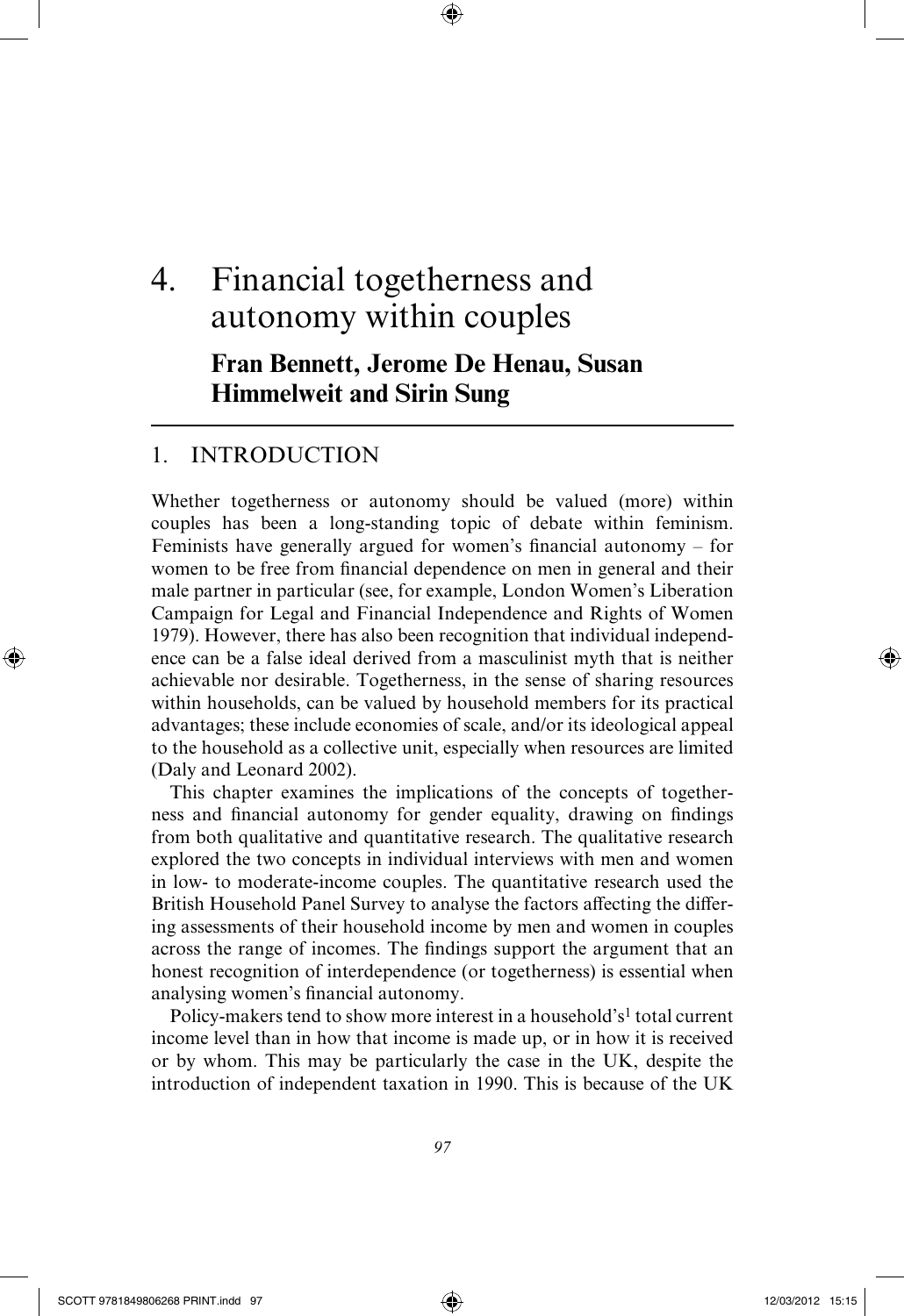⊕

welfare state's traditional reliance on means-tested benefits, and more recently also on tax credits. The reliance on tax credits looks likely to be consolidated in the 2010 coalition government's plans for welfare reform based on a means- tested 'universal [*sic*] credit'. Clearly adults who share a household *are* likely to share resources of various kinds, including income. If they are partners, they are presumably committed, to a greater or lesser extent, to each other in a form of togetherness. Yet we also know from earlier research that individuals may feel more entitled to spend money that they earn themselves as wages (or receive as some kinds of individual benefits) (Goode et al. 1998). As Robeyns (2003, p. 65) argues: 'even if household income were shared completely, it is problematic to assume that it does not matter in a well-being assessment whether a person has earned this money herself, or obtained it from her partner'. In addition, research evidence has demonstrated that money is more likely to be spent on children if it is directed via 'the purse' rather than 'the wallet' – in other words, if it is given to the woman rather than to the man (for example, see Goode et al. 1998; Lundberg et al. 1997 – but see also Hotchkiss 2005). It is already recognised by policy- makers in some instances that it matters who receives household income. For example, in paying child benefit to mothers by default, and insisting that child tax credit be paid to the 'main carer', the UK government implicitly recognises that factors other than its level may make household income more or less effective in contributing to the well-being of children. International evidence has over many years shown that there is good reason for this: that how and by whom a household's financial resources are received affects what they can achieve (Adato et al. 2000; Dwyer and Bruce 1988; Haddad 1999). How money is managed within the household has also been shown to have an independent effect on inequalities of power between men and women (Vogler 1998, cited in Sung and Bennett 2007).

Given these findings, focusing only on the total level of current household income is not likely to be the best way to maximise the effectiveness of policies. Instead, recognising how behaviour with respect to finances within couples may be gendered should make policy more effective in achieving its goals. In addition, if policy- makers want to further gender equality in its own right, the impact of within- household gender inequalities on access to resources and on the life chances that they facilitate should clearly be of central concern.

This chapter draws on research findings from one of the projects within the Gender Equality Network, which investigated such within household inequalities in relation to public policy. The aim of the project was to understand the impact of policies in a way which takes account of gender relations inside the household. These insights were also used to analyse

⊕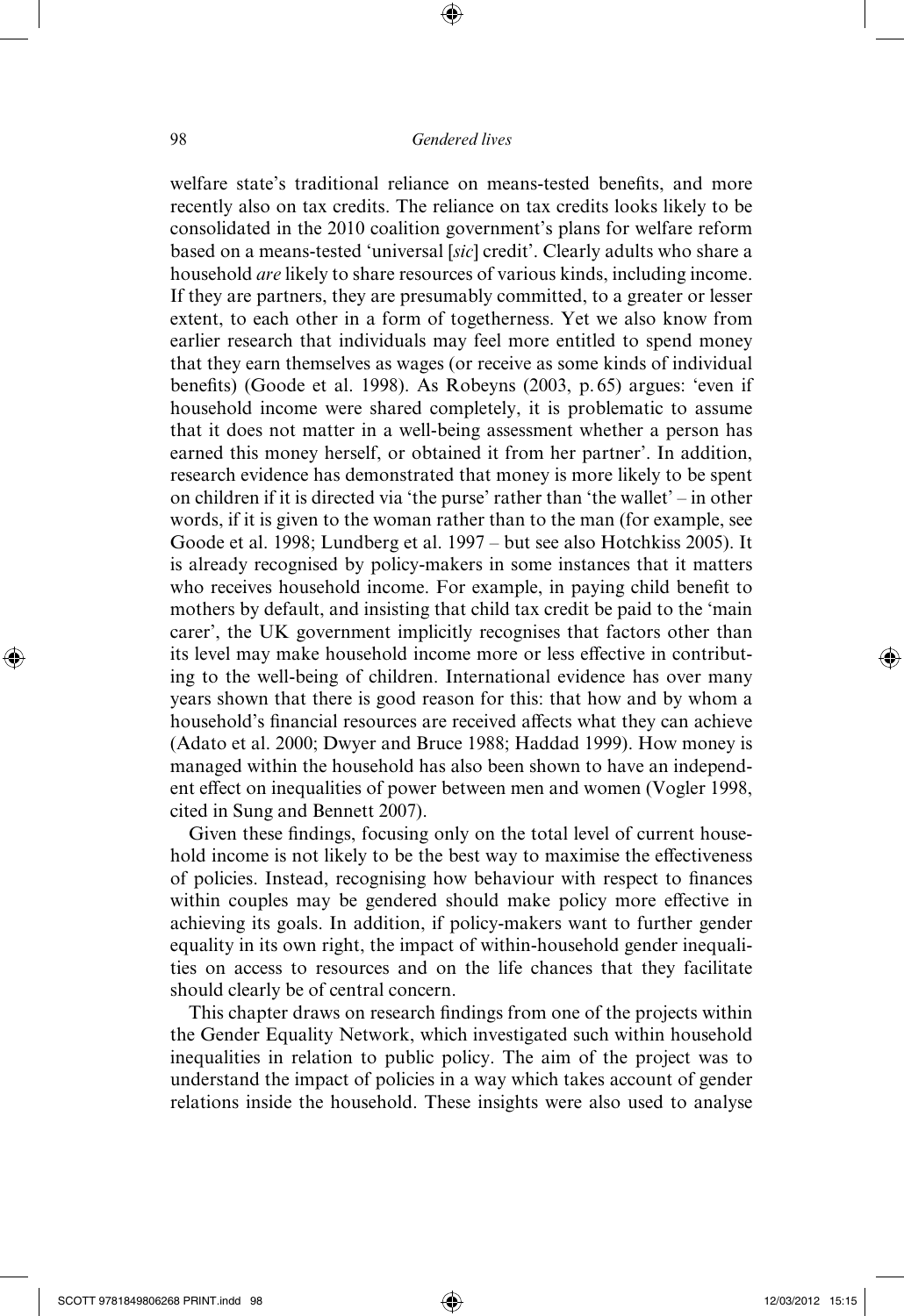the effects of policy changes in the UK, in particular, those that relate to individual incomes and labour market participation. To do this necessitated some exploration of the concepts of 'togetherness' and 'financial autonomy' within couples, and the (potentially gendered) factors that influence individuals' access to household resources.

In this chapter, we report on our analysis of the concepts of financial autonomy and togetherness, using two different methods. The next section outlines the concepts and common focus of the two methods and the samples used. The following section uses the qualitative results of interviews with low- to moderate- income couples to explore the concepts of financial autonomy and togetherness. Then we present the quantitative analysis to identify the factors that affect togetherness and autonomy in a sample of couples. These couples are representative of the full range of household incomes in Britain. In the final section, we draw these findings together to reflect on their implications.

#### 2. THE CONCEPTS AND FOCUS

Both parts of the research project reported here explored how individuals in heterosexual couples talk about and assess their household finances.<sup>2</sup> This chapter focuses on the complex interrelationships between ideas of 'togetherness' and '(financial) autonomy' as they feature in the lives of couples managing their household incomes.

Togetherness is a broad concept. Notions of jointness, mutuality, sharing and interdependence are all treated as synonymous with togetherness in our analysis. Togetherness stands for the extent to which members of a couple view their finances as joint to be spent for mutual benefit, rather than viewing the source of income as giving individuals claims to resources in the sense of determining how they should be spent. In economic theory, togetherness is close to the standard 'unitary' approach that models household decisions as though they were made by individuals with a single given set of preferences, influenced only by the level of household income, not by its source (see, for example, Browning et al. 2006).

Financial autonomy could be seen as the opposite of togetherness. However, we will see that togetherness and autonomy may not be mutually exclusive. They can coexist in one household, not least because of the difference between discourse and practice. We view financial autonomy in terms of economic independence, privacy and/or agency in money matters. Economic independence means (in this case) not having to depend on a partner's resources to meet one's needs. This has been a key

⊕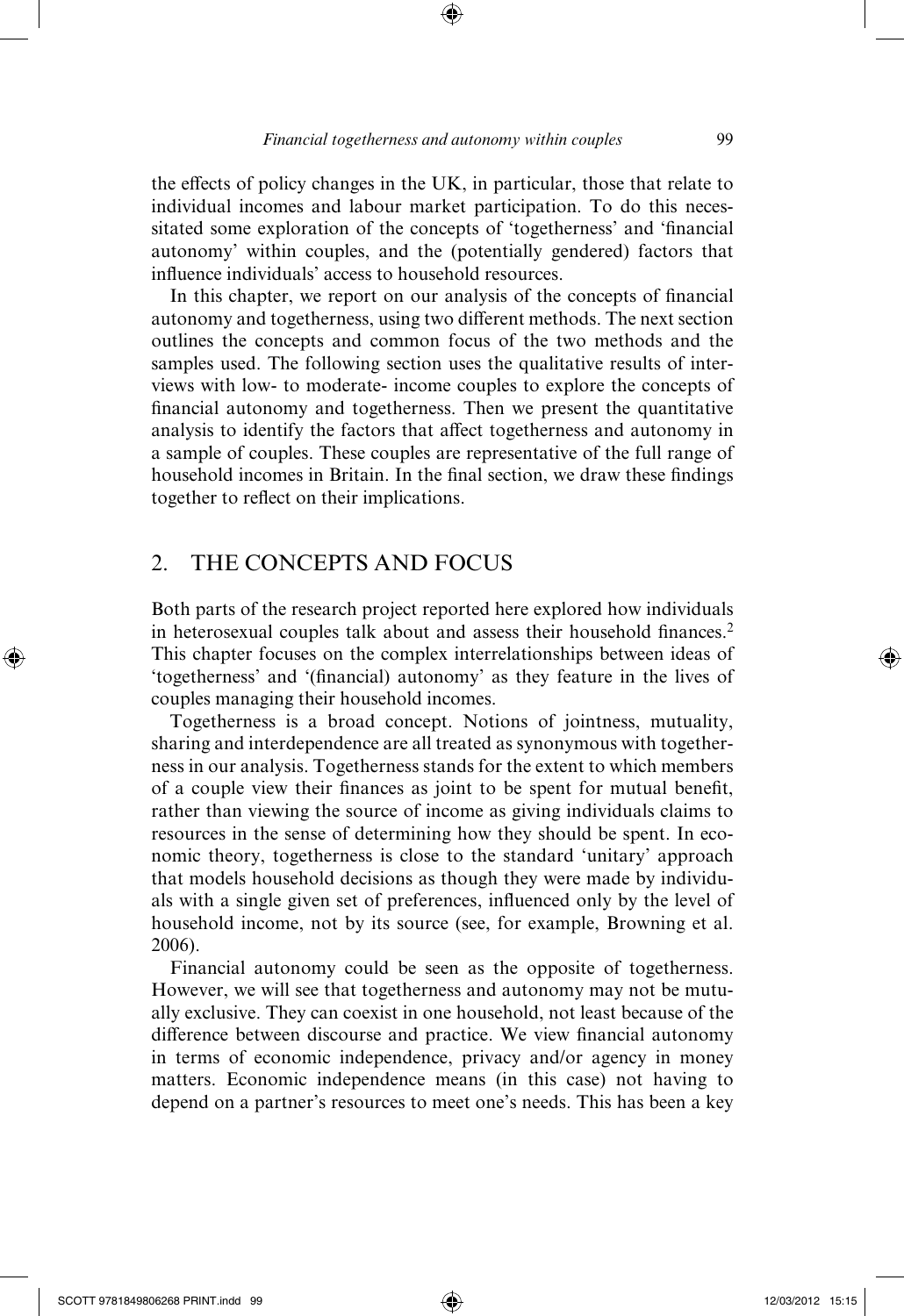⊕

concern for feminist campaigners, as noted above. Financial autonomy can also be understood as the absence of control or surveillance by one's partner (Bjornberg and Kollind 2005), including enjoying privacy in one's financial affairs. Financial autonomy as agency can suggest being able to take decisions or actions related to household income on behalf of the household as a whole. It can also mean having legitimate access to (command over) income to pursue one's own individual plans and purposes.

#### 3. THE SAMPLES

The samples used in this research are both drawn from the British Household Panel Survey (BHPS).3 For the qualitative analysis, 60 qualitative semi- structured interviews with men and women in low- to moderateincome heterosexual couples in England, Wales and Scotland were carried out in 2006 (Sung and Bennett 2007). The interviews mainly covered finances and money management issues. These couples had been selected from a discontinued sample added to the BHPS to boost its coverage of low-income households.<sup>4</sup> The couples were largely of working age (with a few having one partner of pension age), and all had reared children at some point. They were selected on the basis of being on means- tested benefits and/or tax credits at the time of interview and/or having been so in the past. They were also all white British couples, although this was not deliberate. In most couples, the woman as well as the man had a job; but the majority of the women worked part- time. In three couples only the woman was employed, and in five couples only the man; in a few cases, neither partner had a job. Almost all the couples were married, with only one cohabiting. The interviews were carried out individually in order to explore the different perceptions and views of men and women; in some couples, it turned out that men and women differed in their factual knowledge about the household finances.

The sample for the quantitative analysis includes all heterosexual couples in the BHPS, between 1996 and 2005, for whom there were at least two years of observations, where both members were of working age and not students, with or without children, but not living with others besides their financially dependent children.<sup>5</sup> Such couples remained in the sample so long as they stayed together. This left us with a selection of 2314 couples, giving 11818 observations over an average five-year period per couple. Fixed effects linear regression analysis was used to identify the factors affecting individual access to household resources over time.

⊕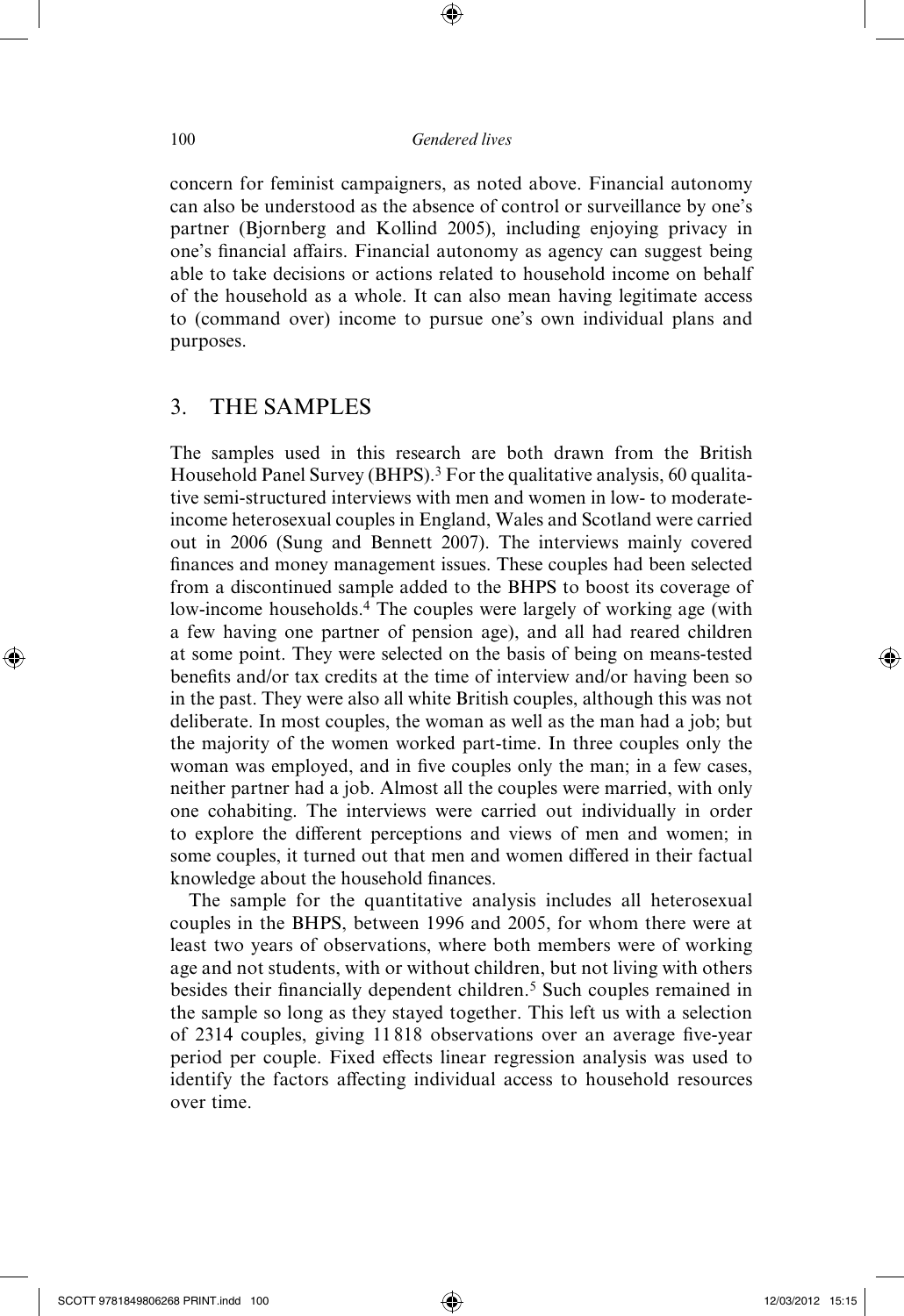#### 4. EXPLORING TOGETHERNESS AND FINANCIAL AUTONOMY THROUGH QUALITATIVE **RESEARCH**

The part of our research using qualitative methods allowed us to explore the nature of togetherness, and the possibility of and/or desire for financial autonomy and agency, in a sample of low- to moderate- income couples. For couples on low or moderate incomes, it could be argued that jointness in handling money is often a practical necessity. The qualitative interviews carried out with women and men in such couples indeed revealed a clear loyalty to sharing finances, often as an expression of trust and mutuality in their relationships. But underlying this was a more complex picture, with women more aware than men of tensions between togetherness and individual interests, and the importance of money in their own right.

#### **Togetherness**

⊕

There has been a series of studies of the use and management of money by low- income families in the UK (see, for example, Goode et al. 1998), as well as elsewhere. It can be argued that for low-income families drivers to togetherness in terms of dealing with household finances are particularly strong. Individual use of income without agreement may jeopardise the tight control and budgeting which are necessary to make ends meet.

Togetherness was certainly a major theme of the interviewees' responses (see also Daly and Leonard 2002). In addition to the need to pool money to maximise flexibility, our couples had often brought up children together, and many had lived together for a long time. A common phrase was that their money was 'all in one pot'; other descriptions included 'no yours and mine', and their relationship as a couple in relation to money management was described by several as a 'partnership' or 'team'. Many couples explained their decision to open a joint account in terms of trust and sharing, although some talked about practical reasons instead or in addition.

However, it would be misleading to take the existence of a joint account as an indicator by itself of togetherness in finances, as there was a spectrum in terms of sharing across couples with separate and joint accounts. Sonnenberg (2008) has argued that 'all in one pot' can be a figure of speech, which can cover a variety of money management practices. More generally, she has argued that in research interviews such as these, men and women are managing their identity as members of couples (or 'doing couple' – Stocks et al. 2007), as well as describing their management of money. Nonetheless, jointness, mutuality, interdependence or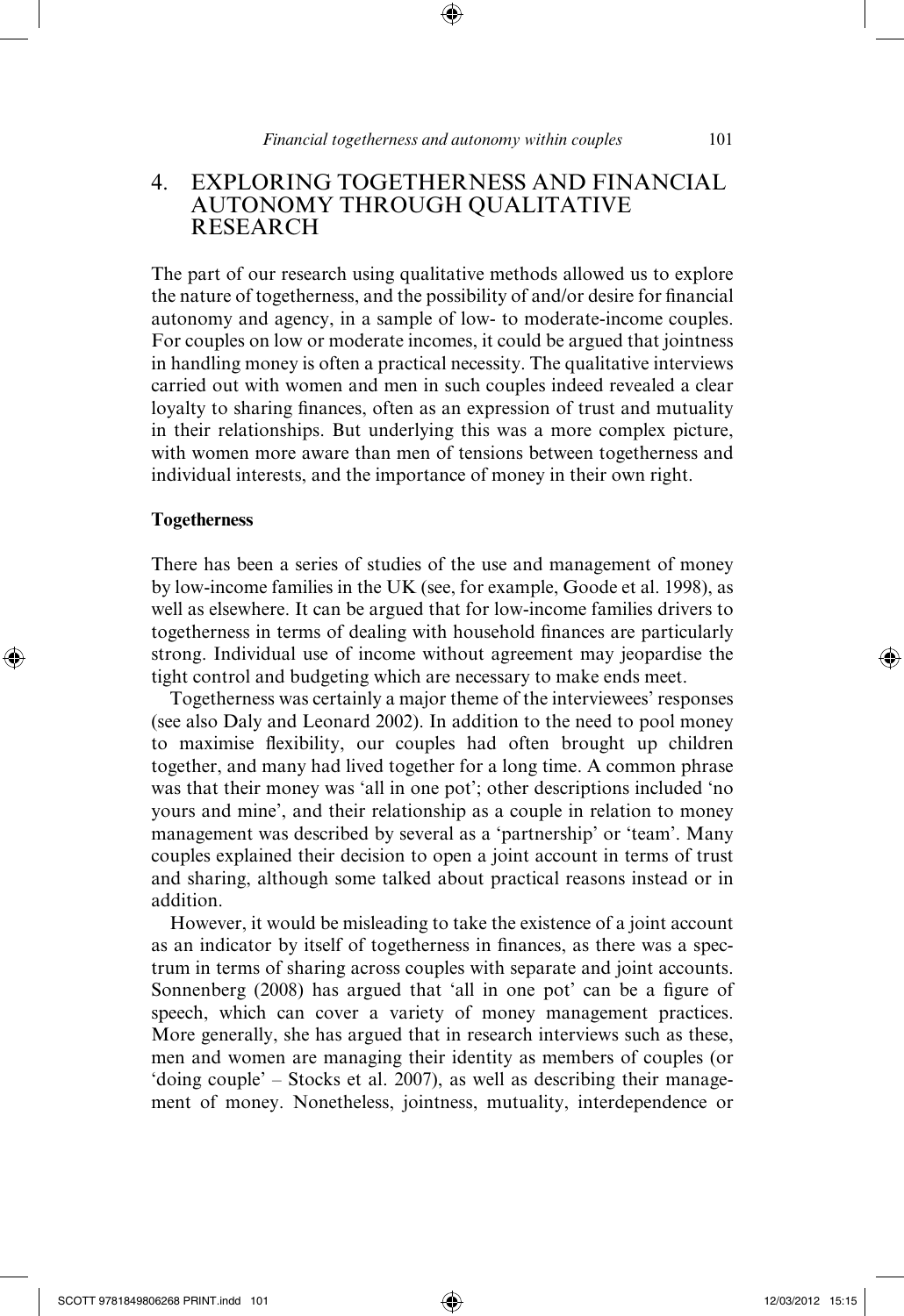⊕

togetherness were described as being of great importance by many of our interviewees, both men and women.

#### **Financial Autonomy**

Despite the strength of this togetherness, however, it was also found that (financial) autonomy was valued, in particular by women. Autonomy was sometimes achieved, albeit in a limited way. We did not discuss the term 'autonomy' itself with our interviewees. Instead, for this we draw on evidence about women's and men's views on 'making a contribution'; what they thought about 'money in your own right' (which could be seen as including ownership and entitlement); how much they valued privacy in their financial affairs; and how they saw agency in relation to household income, as well as access to income for personal projects. A few women talked about the need to achieve economic independence for practical reasons (in case anything happened to their partners, or in one case if they needed to leave the marriage) (for example, 26, female).<sup>6</sup> But for many women, the aspiration for at least a degree of financial autonomy seemed to be a matter of self-esteem, and not just a practical issue in case of misfortune striking.

#### **'Making a contribution' and 'money in your own right'**

Men tended to link their own economic contribution with family survival. However, several women recognised that their contribution was not essential, but argued that it still felt important to them, as in the case of this respondent: 'Moneywise my wage is very important to me. I need to be bringing in something to contribute . . . It is emotionally very important to me' (11, female). Some men and women seemed to identify 'money in your own right' with personal spending, and saw it as irrelevant to themselves because they were living on social security benefits. There was also some resistance to the idea of individual ownership of benefits, perhaps because these were often seen as just providing the basics of life, with only any money surplus to this viewed as being at the disposal of individuals. But the receipt of benefits for disability and/or caring did seem to provide some women with a measure of agency, or 'voice' (having a say), within the couple.

Some men could not understand the concept of 'money in your own right'. Others found the idea antithetical to the concept of togetherness, and so resisted it: 'I'm not a person that would say "right, I need my own money, money to myself" – I don't see the point. I'd prefer to put it into the house for everybody to benefit than just be selfish' (26, male). Some men saw it solely in terms of their pocket money – which several received

⊕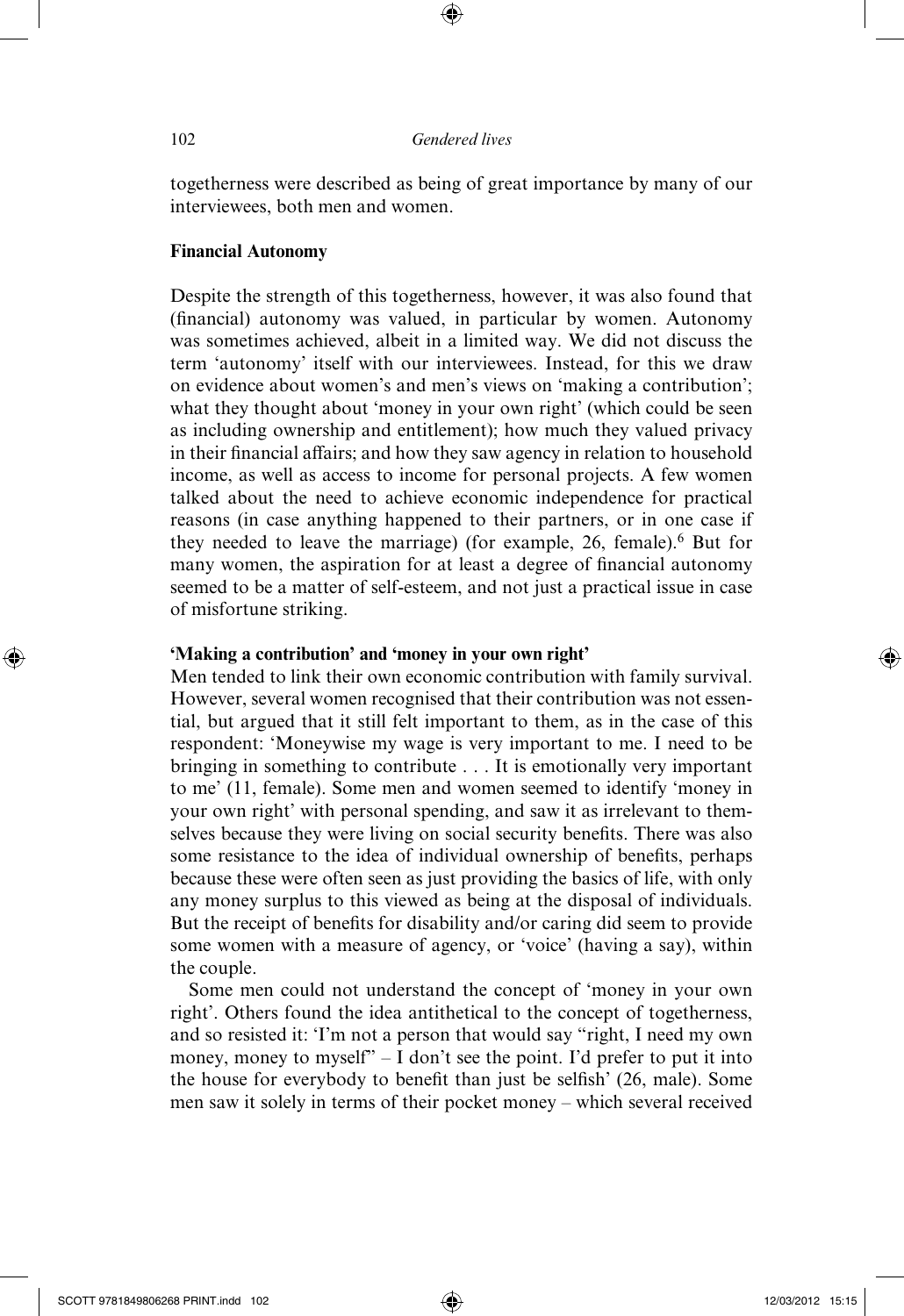regularly from their partners, especially in those couples in which the woman was not in paid work (for example, 4 and 8). It often seemed to be the woman's role to control individual financial autonomy, via their dayto- day handling of the household budget as part of managing togetherness (Bennett et al. 2010).

Women were more likely to acknowledge openly the tension between autonomy and togetherness, and to see 'money in your own right' as important. Several female respondents associated it with independence: 'I think you need to be . . . have a little bit of independence in whatever you do' (27, female). For the women, 'independence' appeared to refer to their individual economic independence from family or partner. For some men, 'independence' seemed to be seen as the family doing well financially. (As we discuss below, some women identified 'money in their own right' as money that they could decide what to do with.) However, for the people we interviewed, individual or family independence in either of these senses was difficult to achieve in practice; the women did not usually have well- paid jobs (if they had them at all), and the couples were living on low to moderate incomes rather than doing well financially.

#### **Privacy**

⊕

Our interviews did not reveal any couples with completely separate finances, and the degree of jointness or separateness in financial matters did not necessarily match the existence of joint and individual bank accounts (see Ashby and Burgoyne 2008; Lewis 2001). But the women in our sample were more likely to have individual accounts than the men, and those who did were more concerned about their privacy and independence. Some men saw individual accounts as undermining togetherness, and as symbolising selfishness. However, for women, keeping an individual account could also represent an attempt to control the spending behaviour of their partner.

Privacy can also be associated with control, in the sense of individuals being able to take financial decisions which affect the family as a whole without consultation. There were several examples of this in our sample, especially in cases in which the man was self-employed (for example, 7). In one case, for example, the man had taken out a secured loan on the house without consulting his wife, despite the fact that her salary paid the mortgage (16). However, when men appeared to be sensitive to their partner's privacy, this could be ambiguous. It could result in greater financial autonomy for the woman. But it could also convey the sense that her income was of secondary importance to the family's well- being (20 and 22) – and indeed may have resulted from this.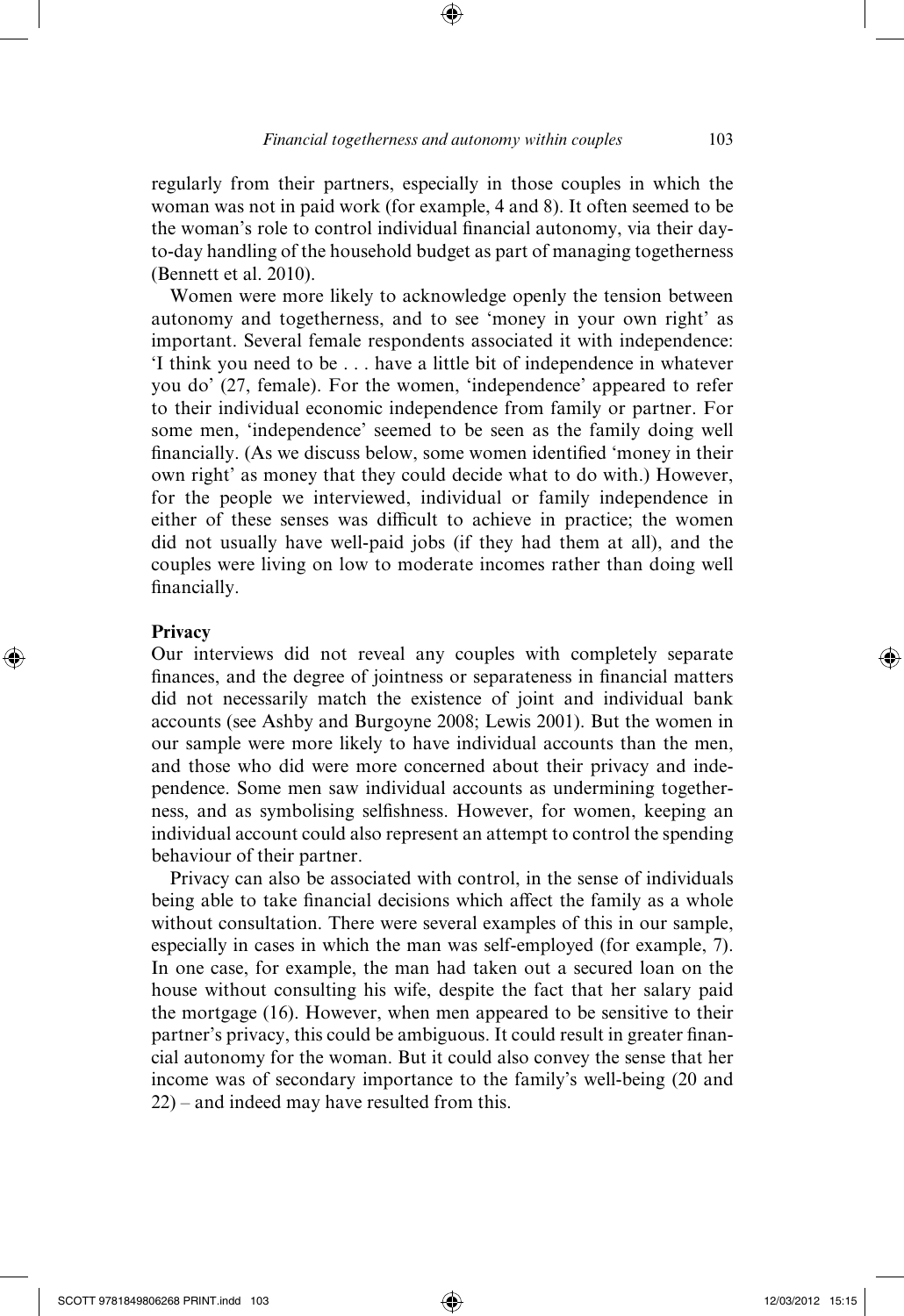⊕

#### **Agency in relation to household income**

Rake and Jayatilaka (2002) found that for women a sense of entitlement to income earned or received directly tended to be accompanied by more control over how that money was spent, thereby linking economic independence or ownership with agency. Bjornberg and Kollind (2005), on the other hand, argue that women may try to compensate for the loss of what they call 'economic self-governance' (due to the effect of child-rearing on their incomes) with the acquisition of some control over the joint pool of household income. Certainly some women in our sample who had previously run households on their own (for example, 5 and 9) had appreciated the feeling of control that this brought. This led them subsequently to seek to retain some freedom of manoeuvre within the couple.

It has been noted that women are especially likely to manage the household budget on a day-to-day basis in low-income families (Sung and Bennett 2007). This may be more of a burden than a source of power (for example, Goode et al. 1998). The traditional ways of arranging this management role in such families can free women from the need to keep asking their partner for money (at least in cases in which the amount is sufficient); for example, by the man handing over his wage packet to the woman, or giving her a specific sum for housekeeping. For some women, not having to ask for money was very important (for example, 11), although it was not as much of an issue for men. Several women in our sample had deliberately decided either to start to manage the household's money themselves (24) or to hand over management to the man (9). Spending patterns were generally gendered; as one of our male respondents described the spending responsibilities in his family: 'I'm bills, she's food etc' (17). As Vogler et al. (2008) noted in relation to working- class couples, this has the potential advantage that each partner has some autonomy within their own spending area.

#### **Access to income to pursue personal projects**

Most men and women said that they did not have to justify their personal spending to their partner, although women were more likely to say that they saw only their own money as theirs to spend. One female respondent from a couple without a joint account noted: 'Only mine, I wouldn't dare to dream of spending his. No – not unless he offered it to me'  $(27)$ .

This begs the question of whether women have access to income to pursue their *own* projects, because whether spending is defined as personal or collective is key (Vogler et al. 2008). Goode et al. (1998), for example, found that among their samples of families with young children on benefits both men and women tended to see women's spending on the household and children as their 'personal' spending.

⊕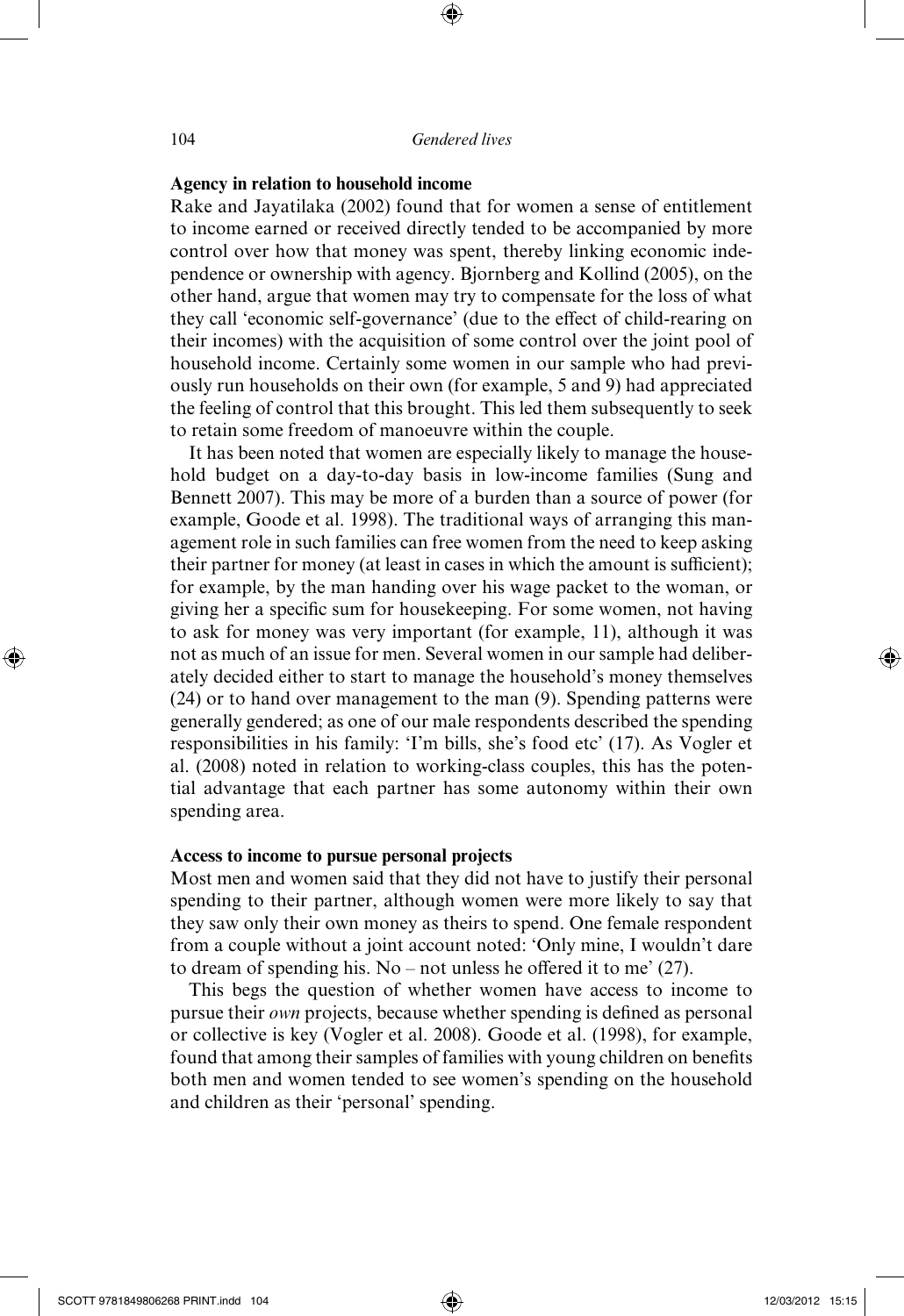It appeared in our sample that men's identity was more likely to be bound up with the money coming into the household (making a contribution). For women, their identity was more related to the money going out (spending). In particular, instead of thinking about the source of income when discussing 'money in your own right', as men often did, some women connected it with money one could choose how to spend. For these women, this often meant money that they used to save or to buy things for others – whereas more individual men seemed to have a degree of personal financial autonomy to spend on gadgets or hobbies for themselves (for example, 24, 13, 29, 7, 26).

Peter (2003), cited in Lewis and Giullari (2005), argues that concern for others should be taken seriously as an expression of autonomy. Similarly, Cornwall (2007, p. 164), in her reconsideration of female solidarity and autonomy, emphasises 'the very real implications of social connectedness for any account of agency'. Given the emphasis placed on togetherness by the women as well as the men in our sample, we have tried to take these concerns seriously in this analysis. We highlight the value which they gave to it. But we found that for many of the women, the exercise of agency could only take place within a situation of unequal gender roles and very limited resources. 'Togetherness' sometimes appeared to result in an isolated nuclear family, with few external contacts.

#### AUTHORS' REFLECTIONS ON FINDINGS

A strong theme of money in common, and mutuality, emerges from our interviews. But 'togetherness' may not result in equal sharing of resources. In addition, it could be used in different ways  $-$  to reduce or increase inequalities within the household. One partner might use togetherness to safeguard resources for the family as a whole. Another might use it to justify the sharing of debts acquired before marriage with the other person. When combined with a gendered division of labour, and a preference for solely family-based care, 'togetherness' can act to intensify the inequalities of living in a gendered society. These findings are similar to those reported below from the quantitative research about the implications of joint labour market decisions that also often reinforce gender inequalities.

Many men seemed to see little to disturb their vision of togetherness. Alternatively, they saw ideas about financial autonomy as a threat. Many of the women were more aware of the inevitable tensions between jointness and independence. Women tended to manage togetherness in terms of money in practice. They also often had aspirations towards some financial

⊕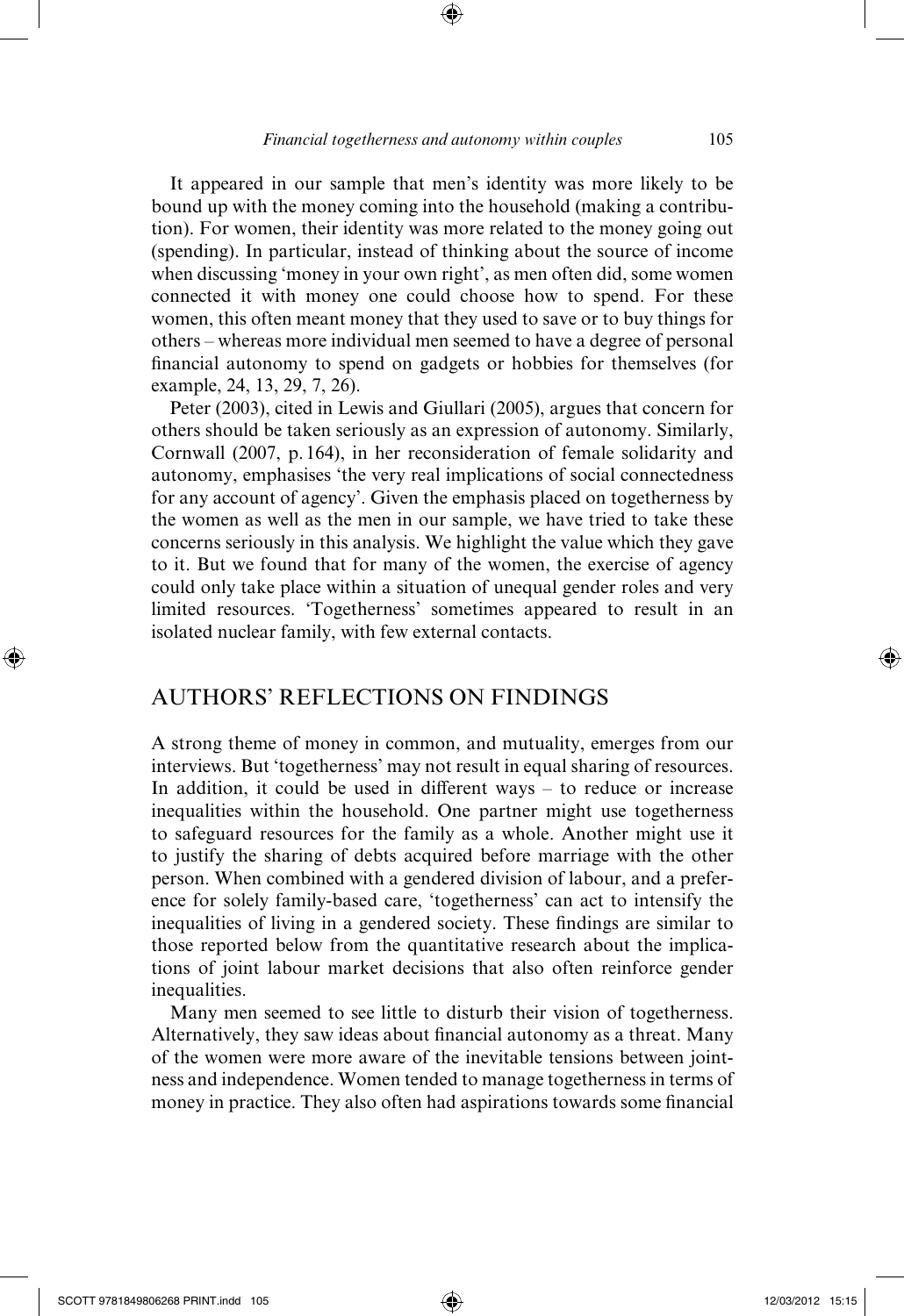⊕

independence, or at least a degree of autonomy expressed as agency and/ or privacy.

But it is of course more difficult to achieve such independence or autonomy when budgets are tight, as they were in these low- to moderateincome families. As we have seen, it may be especially difficult for women to exercise agency in such circumstances. Money has to be used for shared needs for the household economy to be viable. As noted above, applications for means-tested benefits and tax credits in the UK involve joint assessment of resources for male/female couples living together, regardless of whether they have decided to pool their incomes. Increasingly these are also joint claims. The 'private' nature of family life in our sample, in particular as regards bringing up children, may limit the achievement of autonomy, especially for women. In addition, attempts to achieve a degree of financial autonomy may result in a lower standard of living for women who wish to have some independence without drawing on their partners' resources.

#### 5. QUANTITATIVE ANALYSIS OF THE FACTORS INFLUENCING 'TOGETHERNESS' AND 'AUTONOMY'

The qualitative research with members of low- to moderate-income couples suggested that men and women who shared a household could assess that same household's financial situation quite differently. In the quantitative analysis, we explored the explanatory factors behind these different financial assessments across a wider sample of British couples representative of all income levels. We were interested in identifying the factors influencing individuals' ability to make use of household financial resources. This was talked about as the economic independence and agency aspects of financial autonomy in the qualitative analysis.<sup>7</sup> Our approach is close to that of Amartya Sen (1990). Sen's notion of individual entitlements – the legitimate access to resources that gives rise to an individual's set of opportunities  $-$  is close to our notion of financial autonomy as the ability to make use of financial resources. The literature on household bargaining and money management suggests that this ability can vary considerably for individuals within the same household (Bennett et al. 2010; Browning et al. 2006; Friedberg and Webb 2006; Lundberg and Pollak 1996).

We hypothesised that the ability to make use of financial resources depends, first, on the household's overall financial position and, second, on individual members' relative entitlements to that household's income.

⊕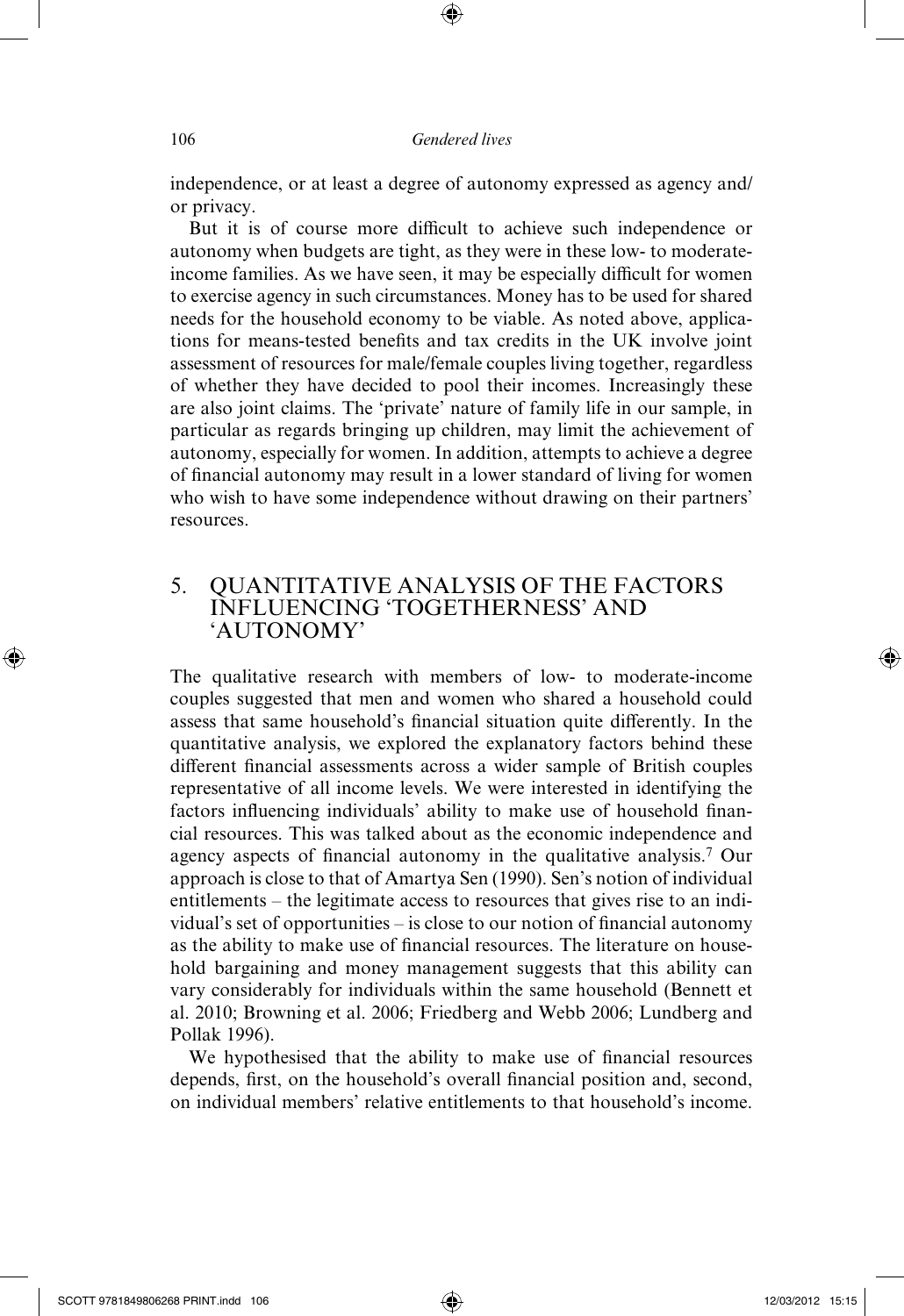Sen makes the point that members of a household will often have a shared view of a household's collective best interests. However, structural factors, internal and external to the household, may mean that pursuing these interests legitimates one partner's access to the fruits of that collective endeavour more than another's. In other words, both past and current decisions made 'together' – that is, decisions about collective endeavours seen as in their joint interests – may increase one member's 'financial autonomy' more than another's. For example, a couple's decision that the woman rather than the man should give up employment when they have small children may well be a shared decision. It may reduce the consequent loss of household earnings if she is the lower earner. However, this may nevertheless in practice de- legitimise her access to the household income that he now earns, and thus limit her financial autonomy.

#### **Satisfaction with Household Income**

To investigate the determinants of individual financial autonomy, we used answers to the question 'How dissatisfied or satisfied are you with the income of your household?' as our dependent variable. This question was asked in the BHPS through a self-completion questionnaire administered to all adults every year from 1996 to 2005, except in 2001. Answers had to be given on a seven-point scale, from one, 'not satisfied at all' to seven, 'completely satisfied'. We considered that an empirical analysis of the factors influencing our notion of financial autonomy could be carried out better by using data on individuals' satisfaction with household income than by using data on household expenditure, as is more usual in economic analyses of intra-household resource distribution.<sup>8</sup>

The assumption behind our analytical method is as follows: one possible cause of differences in how partners report their satisfaction with their common household income is differential access to household resources (see also Alessie et al. 2006; Bonke and Browning 2009). Therefore, if, after controlling for a number of other possible causes of such differences, factors have differential effects on the satisfaction of the man and the woman in a household, this is likely to be because those factors affect relative access to household resources.

Of course, answers to questions about satisfaction depend on a number of other factors, and these must be controlled for. On the one hand, there are relatively stable influences such as personality traits: for example, some people are just inherently more positive (Diener and Lucas 1999). On the other hand, there are processes that are not specifically financial. These include adaptation to existing circumstances and the formation of expectations about the future that can impinge on all satisfaction measures

⊕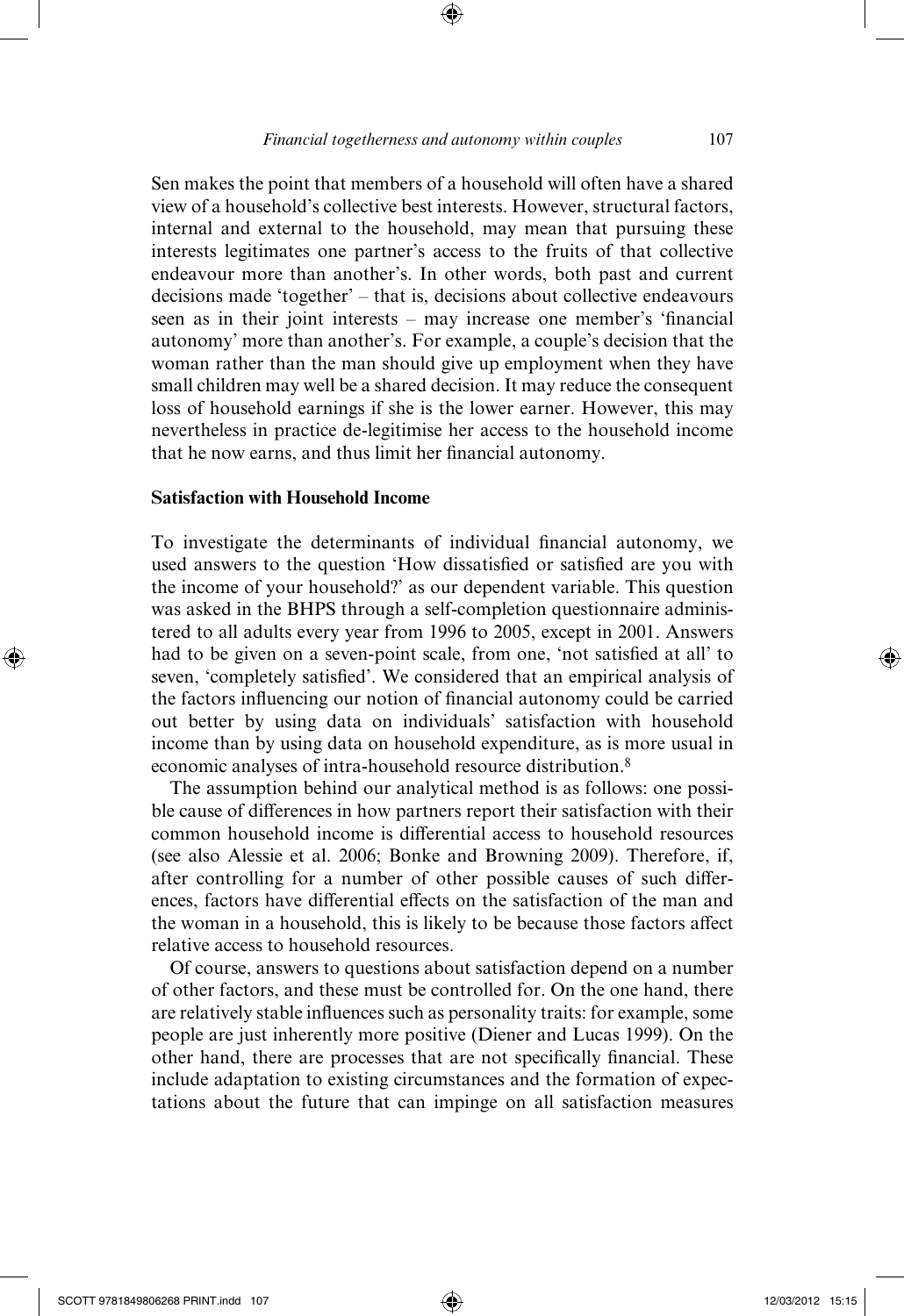⊕

(Stutzer 2004). Because we had panel data that track individuals through time, we could abstract from any invariant personality traits by using the method of fixed effects regression. This statistical technique takes account of the influences on individuals' responses that vary over time (while eliminating the characteristics that may differ across individuals but are invariant over time for any individual). This method allowed us to strip out the effects of any individually unchanging factors, including personality traits (Ferrer-i-Carbonell and Frijters 2004). There was also a question in the survey about people's overall satisfaction with life. Controlling for responses to this question meant that we were examining the potential causes of variations in satisfaction with household income *over and above* any variation in satisfaction in general. In this way, we hoped to control for the effects of adaptation, and expectation formation, which we assume affected all forms of satisfaction, not just financial, as well as concern for a partner's overall well- being. For more detail of the methods and statistical model used, and the results of a similar analysis, see De Henau and Himmelweit (2009).

#### **Decomposing Individual Answers about Satisfaction**

The empirical model is displayed in Figure 4.1. Individual and household financial characteristics (potential and current income, costs, and so on) are seen to be influenced by gender norms and the socio-economic environment. The individual and household characteristics have an influence on an individual's access/entitlement to household resources through (1) the amount of total household resources, current or potential (the size of the pie) and (2) the relative access of each partner to those current and potential resources (the share of the pie). Individual entitlement to household resources cannot be observed directly. However, our assumption is that individuals will report increased (decreased) satisfaction with household income if their own entitlement increases (decreases), provided adequate controls are included for other influences (including own and partner's overall satisfaction, and individual characteristics that do not vary over time).

The BHPS allows us to match the individual answers of partners in a household. We can therefore include not only factors that apply to the household as a whole (such as home ownership or the number and age of children) but also individual- level factors for both partners, such as their employment status or the hours that they spend in housework. The unit of analysis is therefore the household and two fixed effects linear regressions were run: the first regression used the arithmetic average of the man's and the woman's satisfaction with household income as the dependent

⊕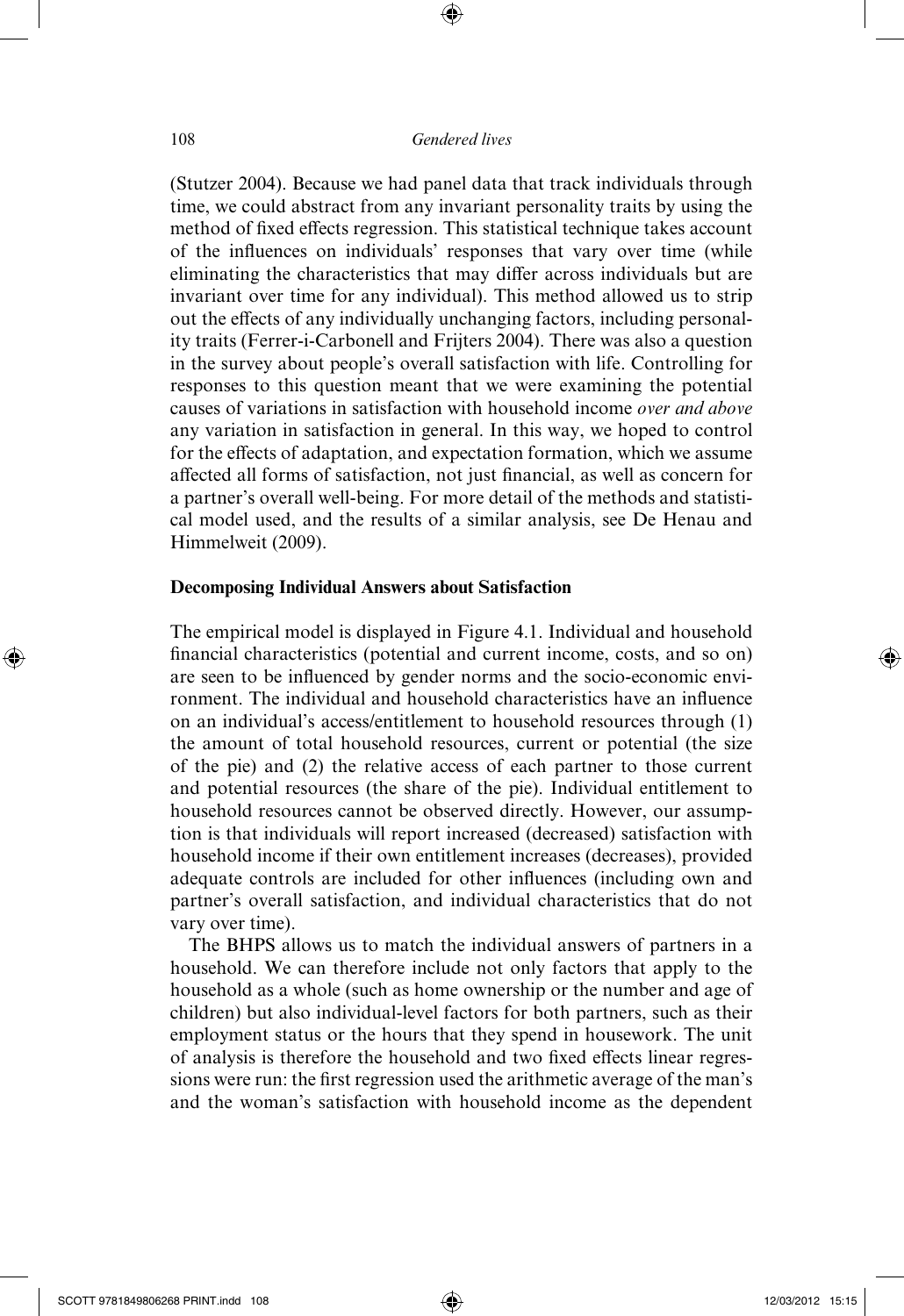

 $\bigoplus$ 

Figure 4.1 Conceptual framework of factors influencing partners' satisfaction with household income *Figure 4.1 Conceptual framework of factors infl uencing partners' satisfaction with household income*

109

 $\bigoplus$ 

SCOTT 9781849806268 PRINT.indd 109

 $\bigoplus$ 

 $\bigoplus$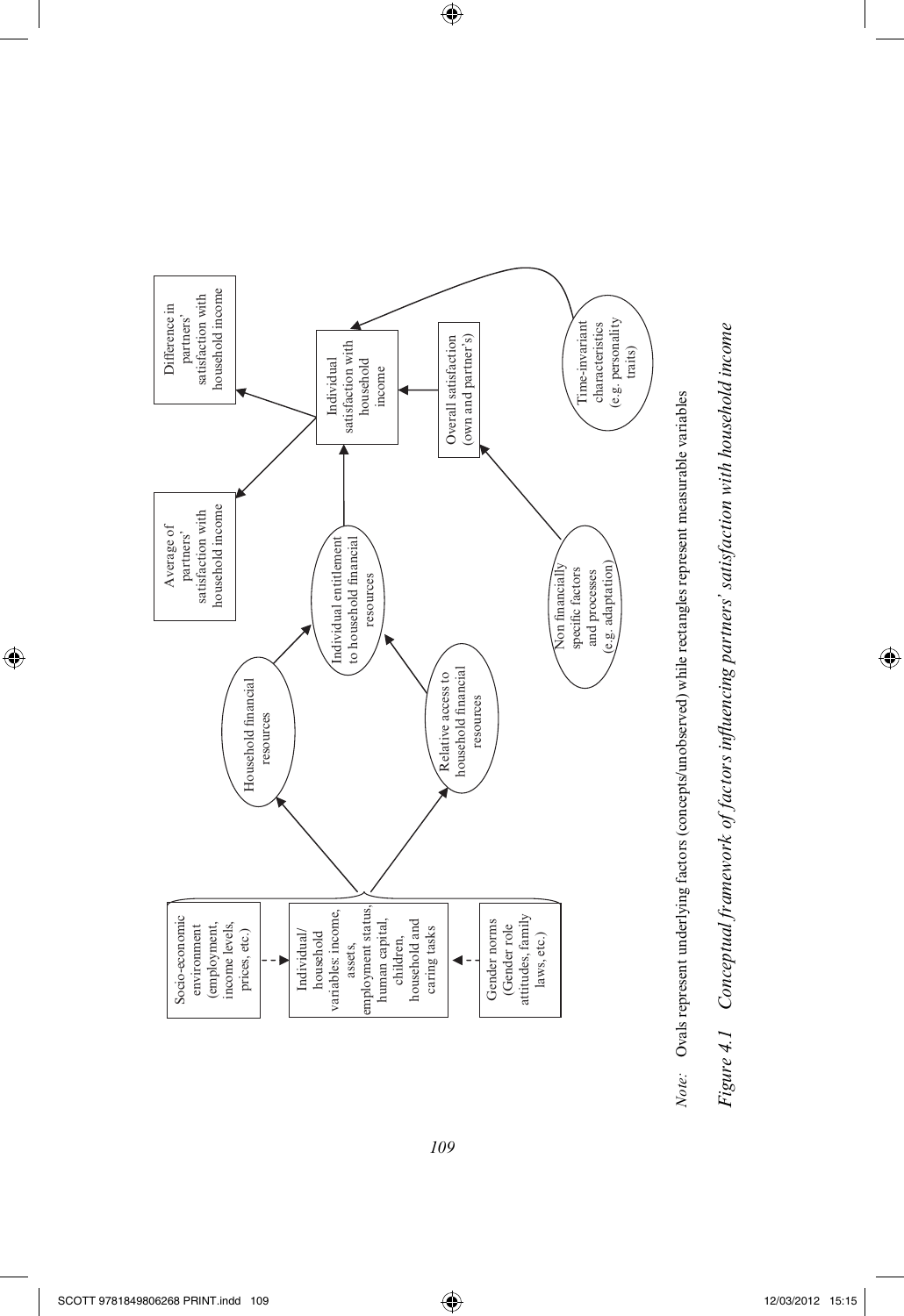variable, and household, man's and woman's individual characteristics as explanatory variables; the second regression used the difference in their satisfaction with household income as the dependent variable and the same explanatory variables.<sup>9</sup>

Therefore we can examine to what extent a change in a factor (such as the man getting a full-time job) has influence in either of two ways:  $(1)$ on both partners' answers, through a positive effect on total household resources and hence on both partners' satisfaction with household income, and/or  $(2)$  by influencing partners' answers differently, through the man's employment giving him a greater claim on household resources relative to his partner, resulting in his satisfaction with household income increasing more than hers. The first of these effects was captured by a significant coefficient for the average of the man's and the woman's satisfaction with household income, and the second by a significant coefficient for the factor in the difference in the partners' satisfaction scores. The full results are given in the Appendix (Table A4.1, with the significant coefficients summarised in Tables 4.1 and 4.2).

The same factors may, of course, influence both household financial resources and relative access to those resources. The explanatory variables that we investigated<sup>10</sup> were ones that the literature on intra-household allocation models (including Sen's approach mentioned above) suggests could have effects on the current or future economic prosperity of the household on the one hand and/or the relative entitlements of each partner on the other (Bonke and Browning 2009; Pollak 2005; Sen 1990). Variables that have been suggested as affecting relative entitlements generally fall into two categories: those that register the perceived contribution of an individual to household finances, such as individual earnings, and those that register an individual's perceived fall-back position in case intra- household co- operation or the household itself breaks down. These include variables that affect how well an individual could fare on their own (such as eligibility for benefits). Again, of course many variables, notably those to do with employment status and potential wages, fall into both categories.

#### **Effects on Both Partners' Average Satisfaction**

The factors that were found to be significantly associated with a couple's average satisfaction with their household income are summarised in Table 4.1. These are the factors that indicate what a couple might value 'together'. Some of these factors apply to the household, while others are individual. For an individual variable its 'symmetric/non-gendered effect' is the average of its effect when it applies to the man and when it applies

⊕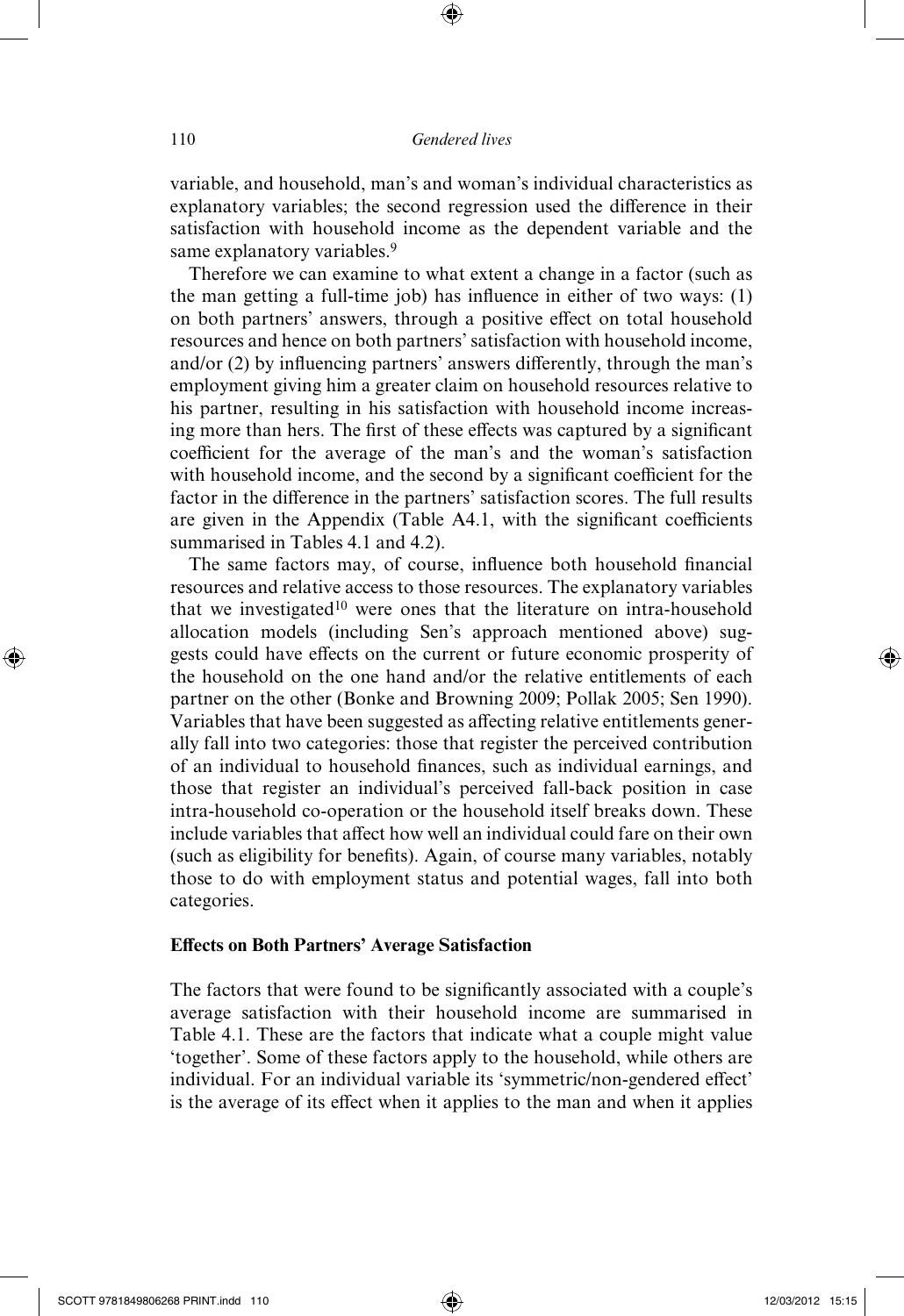|                                                                           | Impact on couple's average satisfaction with household<br>income                                                                                                           |                                                                                                                                                              |  |
|---------------------------------------------------------------------------|----------------------------------------------------------------------------------------------------------------------------------------------------------------------------|--------------------------------------------------------------------------------------------------------------------------------------------------------------|--|
|                                                                           | Positive                                                                                                                                                                   | Negative                                                                                                                                                     |  |
| Household variables                                                       | $\bullet$ Household income<br>• Household receives<br>investment income<br>• Home ownership                                                                                | • Household receives benefits<br>• Children under 5 years old                                                                                                |  |
| Individual variables<br>Non-gendered<br>effects for both<br>men and women | • Working full-time<br>• Potential wage<br>• One partner earns<br>more than 75% of<br>household earnings                                                                   | • Being unemployed<br>• Long-term disabled<br>• Working part-time<br>• Being out of labour market<br>• Reporting poor health<br>$\bullet$ Hours of housework |  |
| Additional<br>gendered effect                                             | • Man working full-time<br>• Man's potential wage<br>• Woman earning more<br>than 75% of household<br>income (or receiving<br>more than $75%$ of its<br>non-labour income) | • Man being unemployed<br>• Man long-term disabled<br>• Man working part-time<br>• Man being out of labour<br>market                                         |  |

#### *Table 4.1 Factors influencing couple's average satisfaction with household income*

*Notes:* An individual factor is reported as having a non-gendered/symmetric effect if its average effect over the man and the woman on the couple's average satisfaction is significant at the 5 per cent level. A factor is reported as having gendered effects if its effect on the couple's average satisfaction with household income differs significantly (at the 5 per cent level) according to gender.

*Source:* authors' calculations from BHPS 1996–2005.

to the woman, with its gendered effect representing any difference between these two effects.

Table 4.1 shows, for example, that a higher household income, receiving investment income and home ownership were all associated with an increased average level of a couple's satisfaction with their household's income. The presence of young children was associated with a decrease in the average level of the couple's satisfaction with household income. If either partner took a full-time job, average satisfaction with household income increased. If either partner became unemployed or long-term

⊕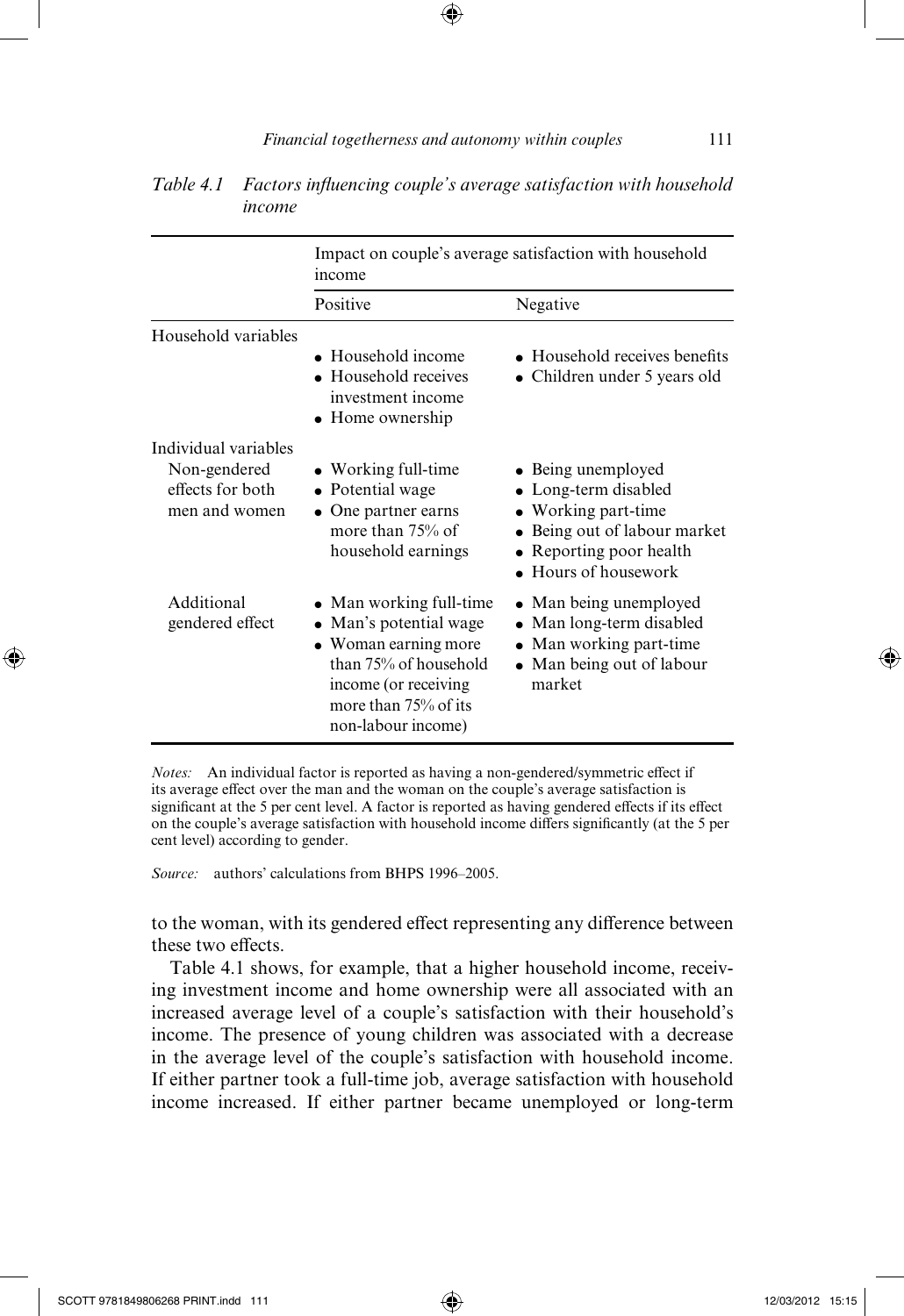⊕

|                                                                           | Impact on difference in couple's satisfaction with<br>household income |                                                                                                                                                              |  |
|---------------------------------------------------------------------------|------------------------------------------------------------------------|--------------------------------------------------------------------------------------------------------------------------------------------------------------|--|
|                                                                           | Positive                                                               | Negative                                                                                                                                                     |  |
| Individual variables<br>Non-gendered<br>effects for both<br>men and women | $\bullet$ Potential wage<br>$\bullet$ Working full-time                | • Being unemployed<br>• Working part-time<br>• Being out of labour market<br>• Long-term disabled<br>• Reporting poor health<br>$\bullet$ Hours of housework |  |
| Gendered effects<br>Household<br>variables                                | $\bullet$ Favouring the man<br>• Children under 5<br>years old         | • Favouring the woman<br>$\bullet$ Household receives transfer<br>income                                                                                     |  |
| Individual<br>variables                                                   |                                                                        | • Woman earning more than<br>75% of household income                                                                                                         |  |

#### *Table 4.2 Factors influencing the difference in partners' satisfaction with household income*

*Notes:* An individual factor is reported as having non-gendered effects if its average effect (over the man and the woman) on the difference in the couple's satisfaction scores is significant at the 5 per cent level. Factors are reported as having gendered effects if their effect on the difference in the couple's satisfaction scores differs significantly (at the 5 per cent level) according to gender.

*Source:* authors' calculations from BHPS 1996–2005.

disabled, worked part-time or dropped out of the labour market, average satisfaction with household income decreased. However, these effects are gendered: the positive effect of the man going into full-time employment, and the negative effect of him losing his job, becoming long-term disabled, working part-time or leaving the labour market were all significantly greater than if these changes happened to the woman. Similarly, a higher potential wage for either partner was associated with an increase in average satisfaction with household income. But the effect was stronger for increases in the man's wage. Spending more hours of housework reduced average satisfaction with household income, but there was no significant gender difference in this effect.

There is a great deal that could be unpacked from these results, but the main point is that gender roles matter in what makes couples satisfied with their household income. In particular, the man's current employment status and potential wage have greater effects than the woman's – even after controlling for the level of current household income. Our interpretation

◈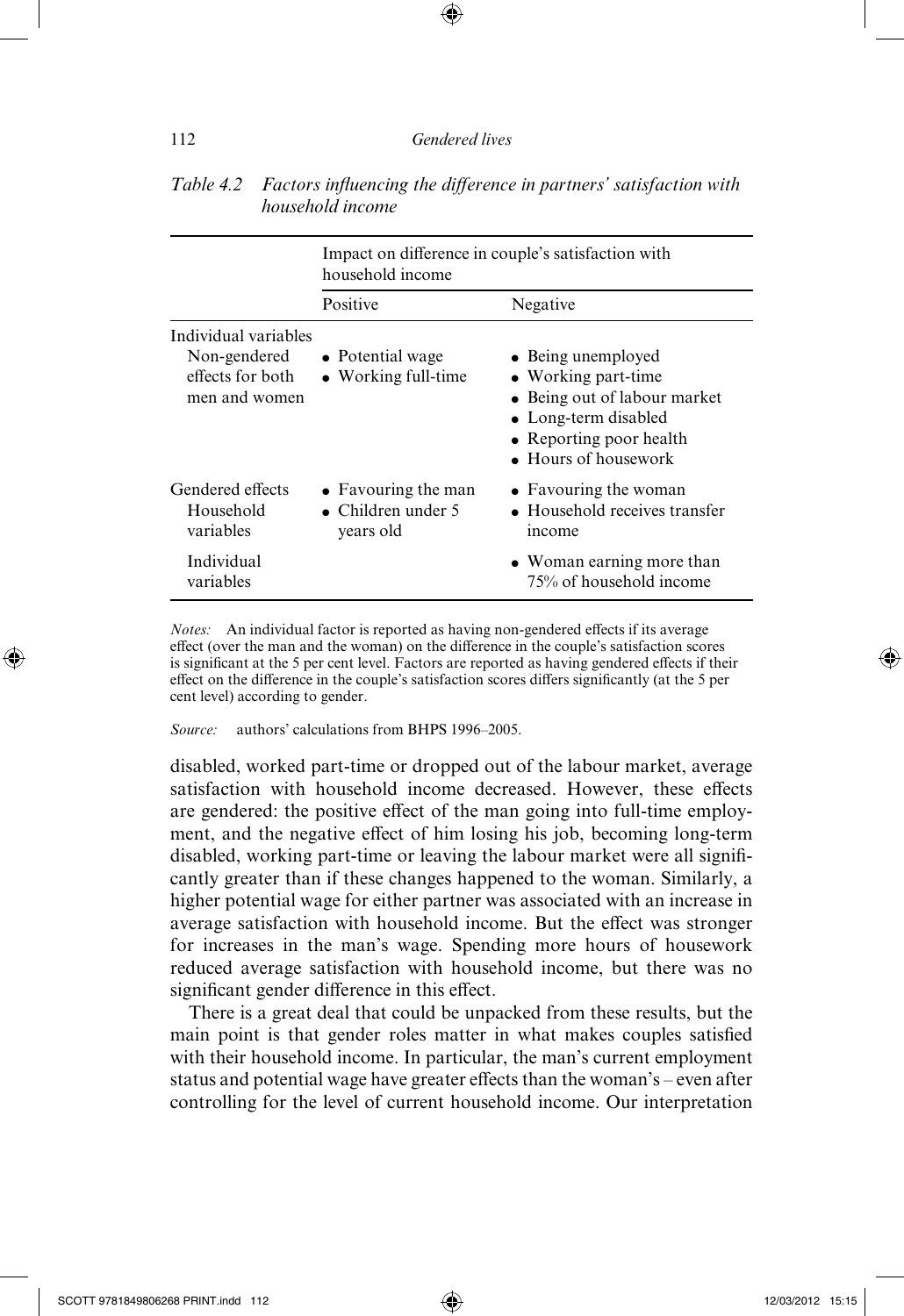of our regression results depends on the implicit assumption that all characteristics that might jointly influence a couple's labour market status and their satisfaction with household income have been included.11 If this does not hold, our results can be no more than indicative; but they do suggest that when couples make decisions 'together', they are likely to put more weight on the man's employment opportunities than on the woman's.

#### **Effects on Differences in Satisfaction**

Table 4.2 shows which factors led to differences in satisfaction, used here as a measure of differences in access to household resources.

Working full time or having a higher potential wage was associated with an increase in *that* partner's satisfaction with household income more than the other's. This was true for both men and women. Given the controls that we have used in our regressions, we can interpret this as indicating greater access to that household income. This is consistent with the findings from other studies (Bonke and Browning 2009; Pollak 2005).

We also found gendered effects. The presence of young children reduced a woman's satisfaction with household income relative to her partner's (even controlling for her employment status). Receipt by the household of transfer income (more likely to be the woman's, since most transfer income is child support) had the opposite effect. In addition, a woman's satisfaction with household income increased relative to her partner's if she earned more than 75 per cent of household income; this did not happen for a man. In all cases, we interpret such changes in relative satisfaction as reflecting changes in relative entitlements to the couple's joint household income.

#### **Authors' Reflections on Findings**

Some of the findings from the quantitative analyses are consistent with the qualitative research findings. In particular, the fact that men's employment status matters more than women's for a couple's satisfaction with household income, relates to the differences in how men's and women's earnings are perceived in the qualitative research. The qualitative research found that a woman's earnings were seen as less important but also more likely to be hers to spend (even if that does not necessarily mean that she spends them on herself). The quantitative analysis's finding that couples tend to value the man's employment opportunities over the woman's is consistent with the finding from the qualitative interviews that couples are more likely to see the man's earnings as for the household.

⊕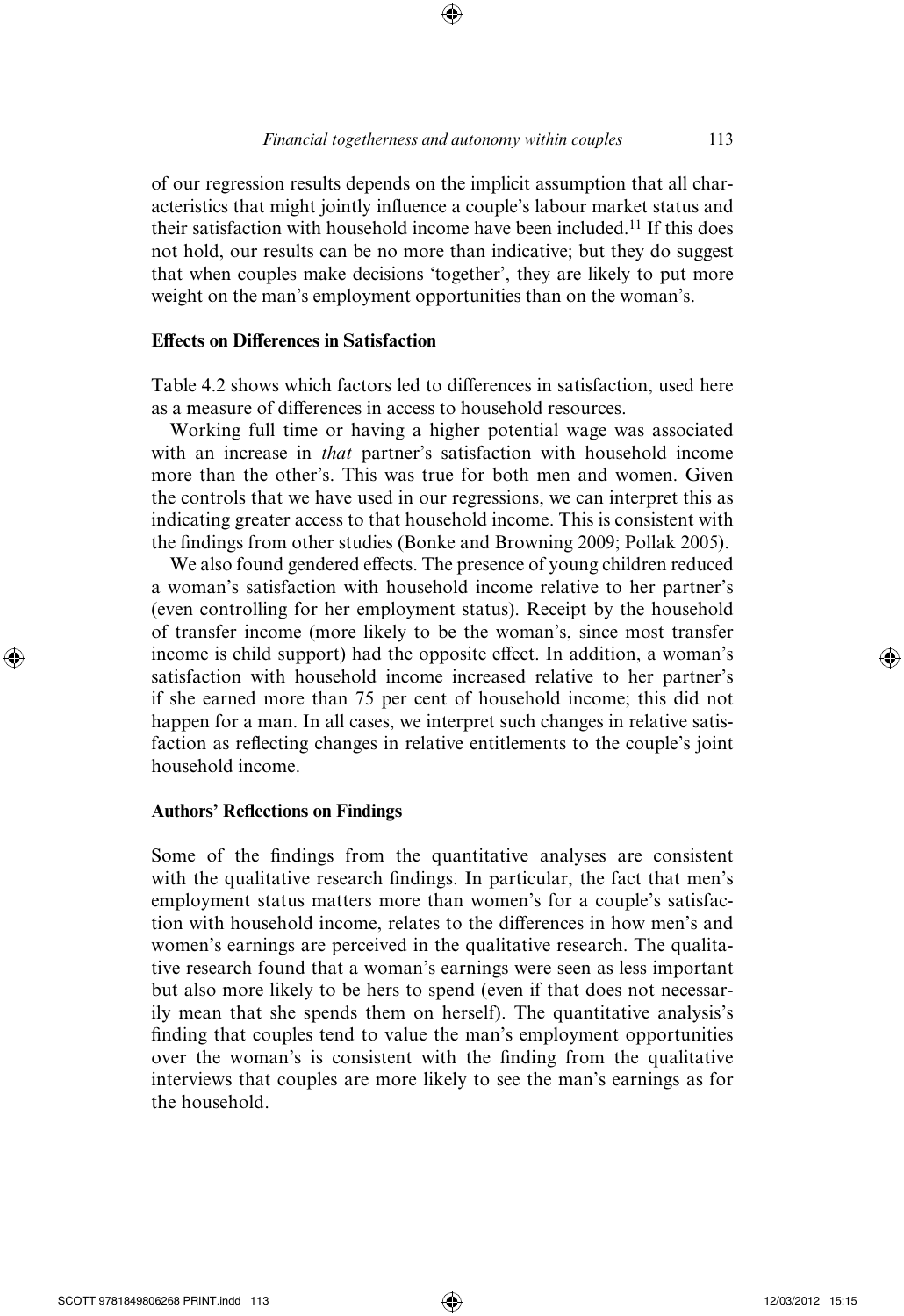⊕

However, employment status also affects relative entitlements. Thus togetherness may well end up not only favouring the man's employment but also thereby improving his relative entitlements within the household. This is consistent with Sen's observation, mentioned earlier, that structural factors internal and external to the household may mean that pursuing a couple's shared view of a household's collective best interests favours one partner or the other in their entitlements to the fruits of that collective endeavour. This outcome is but a modern version of the notion that it is in the whole family's interests that the man eats well even when food is scarce for other family members, because all their fortunes depend on his strength as the family's main breadwinner.

In the quantitative part of the research individuals' experience of financial autonomy was identified with their assessment of the opportunities that their household's financial resources give them, indicated indirectly by their satisfaction with household income. This was influenced by two factors; an assessment of that household income itself, captured by a couple's average satisfaction with household income, and individual access to household resources, captured by differences in that satisfaction. Women's financial autonomy depends therefore in part on their household income, and through that was seen as more affected by their partner's labour market status than their own. However, women's own labour market status is also an important determinant of their access to household resources and through that to their financial autonomy. External constraints, gender norms and the gendered division of labour within households that reduce women's labour market attachment compared with men's also erode women's financial autonomy. This can occur even where such gendered division of labour results from decisions made together on the basis of a shared understanding of what benefits their household financially.<sup>12</sup> Togetherness in pursuit of a higher standard of living by couples may therefore reproduce unequal gender roles and have an impact on the relative financial autonomy of men and women. The economic constraints and/or gender norms giving rise to such shared views thus contribute to a reduction in financial autonomy for women, and the reproduction of gender inequalities both within and beyond households.

Thus togetherness may lead to couples making decisions that reproduce unequal gender roles. These decisions, whilst not conflicting, may still disadvantage women whether or not their household remains intact. A continuing concern of feminism has been that women make decisions for the short-term benefit of their families that can be to their own long-term disadvantage – for example, if the couple later splits up. This research has shown that there is also another issue: that such decisions made together in what are seen as the couple's joint interests, if they reproduce unequal

⊕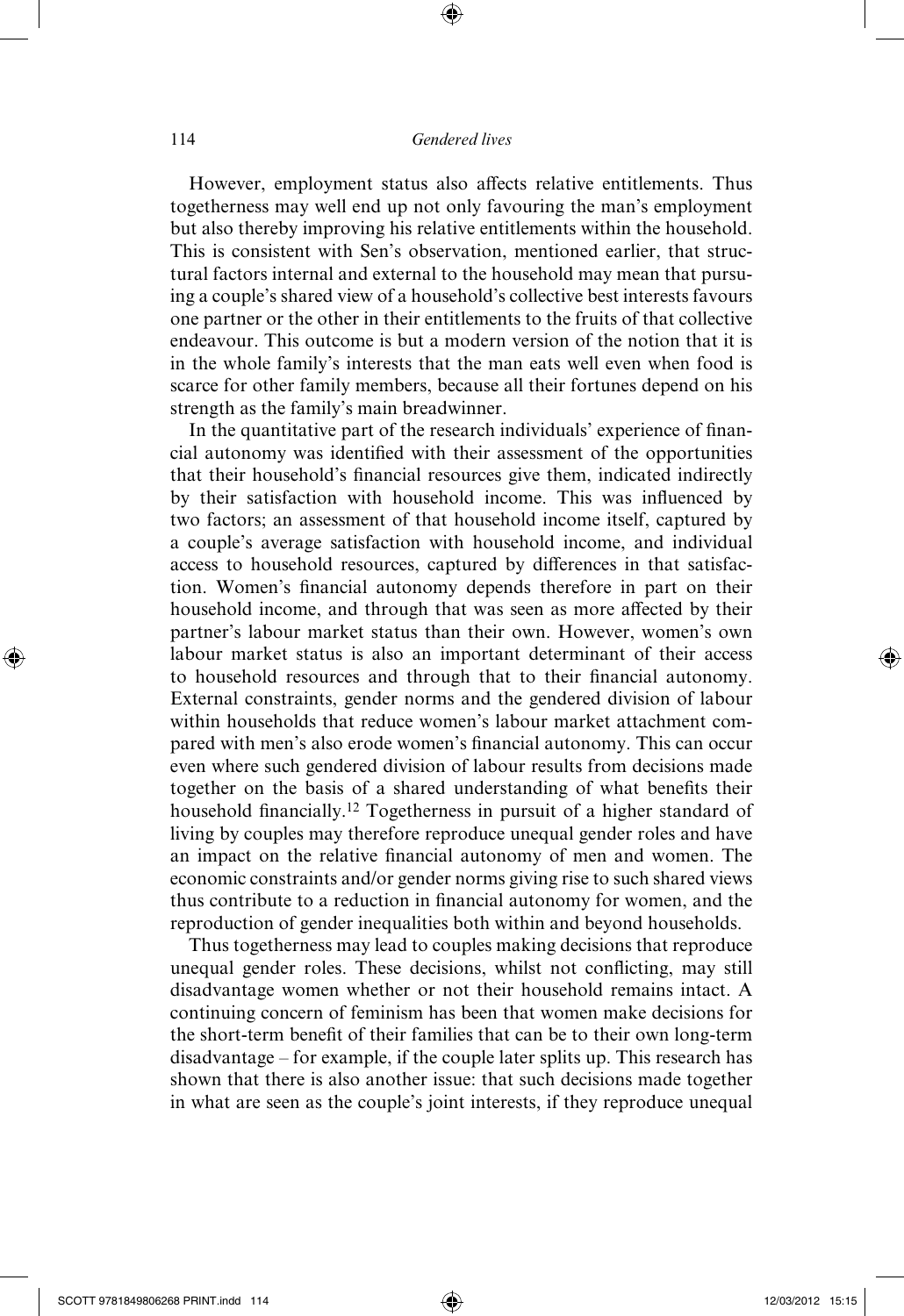gender roles, may disadvantage women within their own households by reducing their access to household resources and their financial autonomy overall. This is in addition to any longer- term disadvantage, which this research has not investigated. However, couples' joint decision-making may be one of the key ways in which such longer-term disadvantage accumulates.

This suggests that any effects of household decision-making on gender roles and the opportunities to which these give rise may be more important than the immediate distribution of resources within households. This issue can only be tackled by changing the external conditions, both economic constraints and accepted gender roles, which lead to togetherness resulting in decisions that so often disadvantage women. We return to this issue in the conclusions below.

#### 6. CONCLUSIONS

⊕

As noted in the introduction above, autonomy and togetherness have both been important to feminism. On the one hand, women's financial autonomy has been a long- standing feminist aim: to free women from the financial dependence on men that has often kept them in unsatisfactory relationships and unable to realise their potential. On the other hand, feminism has recognised that individual independence is a myth, whose apparent appeal rests on the non- recognition of the domestic contributions that women make to the so-called 'independence' of male wage earners. Rather than positing such false independence as an ideal, an honest recognition of togetherness, or interdependence, is therefore essential.

This is what we have tried to do in this project, in both the qualitative and quantitative research. We found evidence of togetherness among the couples we studied. However, this was by no means the same as discovering gender equality. Indeed, the loyalty to jointness and mutuality found among these low- to moderate- income couples sometimes seemed closer to a unitary concept of the couple. The common belief in solely family- based care for children, together with a traditional gendered division of labour, and a retreat into coupledom through lack of resources, limited some women's opportunities in particular (for example, for paid work).

The quantitative research findings mirrored these qualitative results. Differences between the joint views of couples and those of the individuals within them have a systematic character. While the shared views endorse more traditional gender roles, the individual views show a relative disadvantage to those who take on the more traditionally female roles within households. Behavioural economics demonstrates that individuals do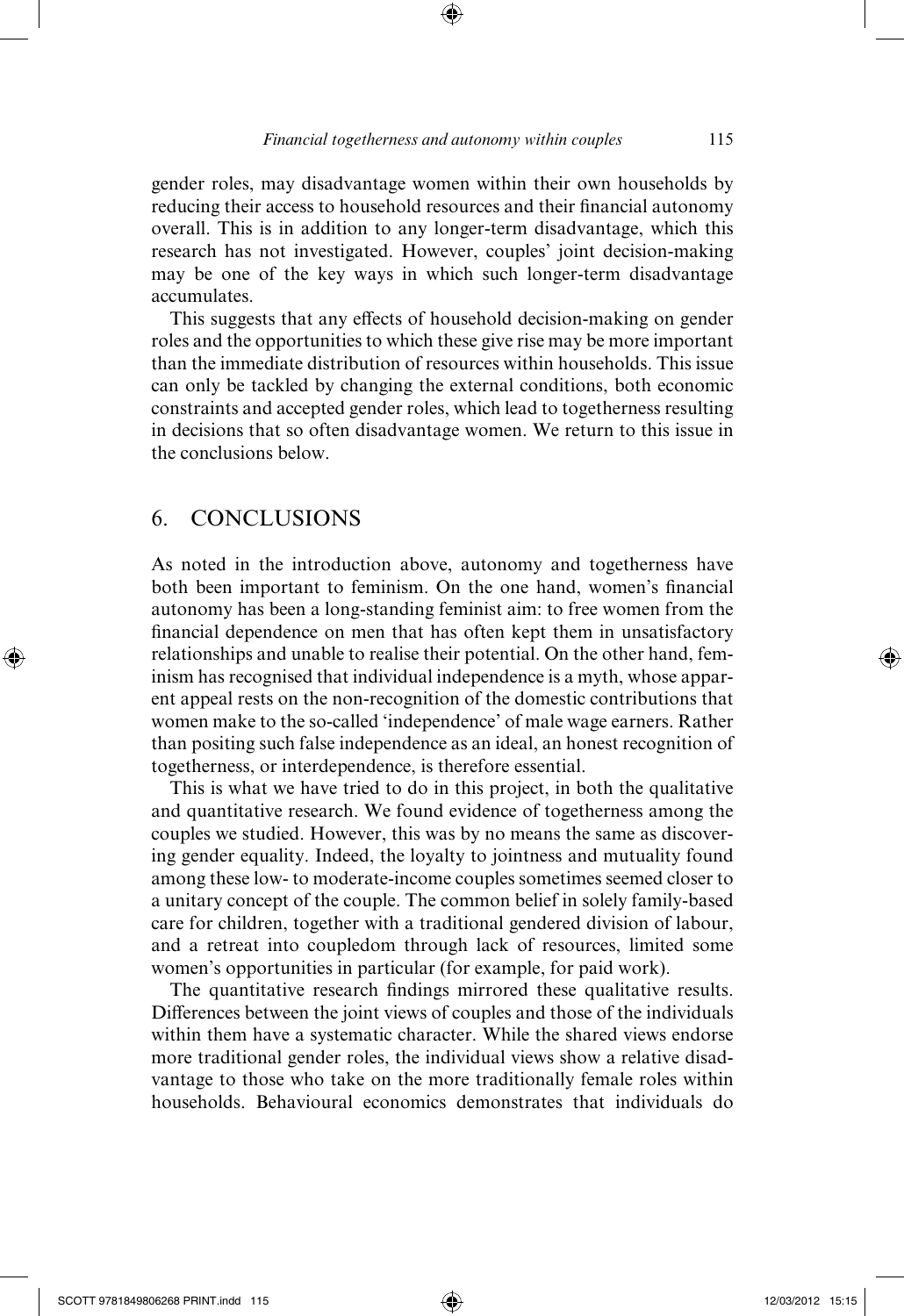⊕

not always make choices that are in their own longer- term interests. Our results show that couples, especially women, are even less likely to do so. Although these are rarely distinguished, our results imply that there could be a significant difference, in terms of their gendered effects, between policies that give choices to couples to make jointly and those designed to ensure that men and women make their own individual choices (even if individuals take their partners' wishes into account in making decisions).13

The findings from our research suggest that for members of heterosexual couples in the UK today, neither 'togetherness' nor 'autonomy' provides an automatic or unproblematic route to achieving gender equality within the household. As noted above, 'togetherness' can be used to reduce or increase gender inequalities while pursuing a household's collective interests within a gendered society. It can also reproduce or exacerbate gender inequality. On the other hand, attempts to achieve financial autonomy within the household can result in a lower standard of living for women who wish to be financially independent without drawing on their partners' resources (see Stocks et al. 2007).

Moreover, the ways in which both men and women view financial autonomy are integrally related to togetherness. Just as Lewis (2001) found in relation to older men in particular, men in the low- to moderate-income families whom we interviewed tended to make sense of their own behaviour in relation to the family. They also saw financial autonomy (independence) as the family as a whole doing well economically. When women exercised financial agency, this was often done in relation to the family; for example, what they saw as their personal projects often consisted of gifts to family members. To counterpose togetherness and financial autonomy (as we have done here) therefore does not always make sense. The women we interviewed seemed to be more aware of the coexistence of both, and of the tensions between the two.

It can of course be argued – for example, by Lister  $(2003)$  – that true interdependence is not possible without some sense of equality and autonomy for both partners. There are examples in the qualitative findings of women in particular who are aware of the tensions between togetherness and autonomy, and who find ways – however limited and constrained – to try to exercise some agency. Some had achieved a degree of independence  $-$  not always via paid work, but sometimes through the receipt of benefits in their own name. Women can feel a sense of entitlement as a result of ownership of such income. Also, perhaps because it is more unusual, women can gain more entitlement from having some of their own earnings than men gain through being the couple's main earner, as demonstrated in the quantitative findings.

⊕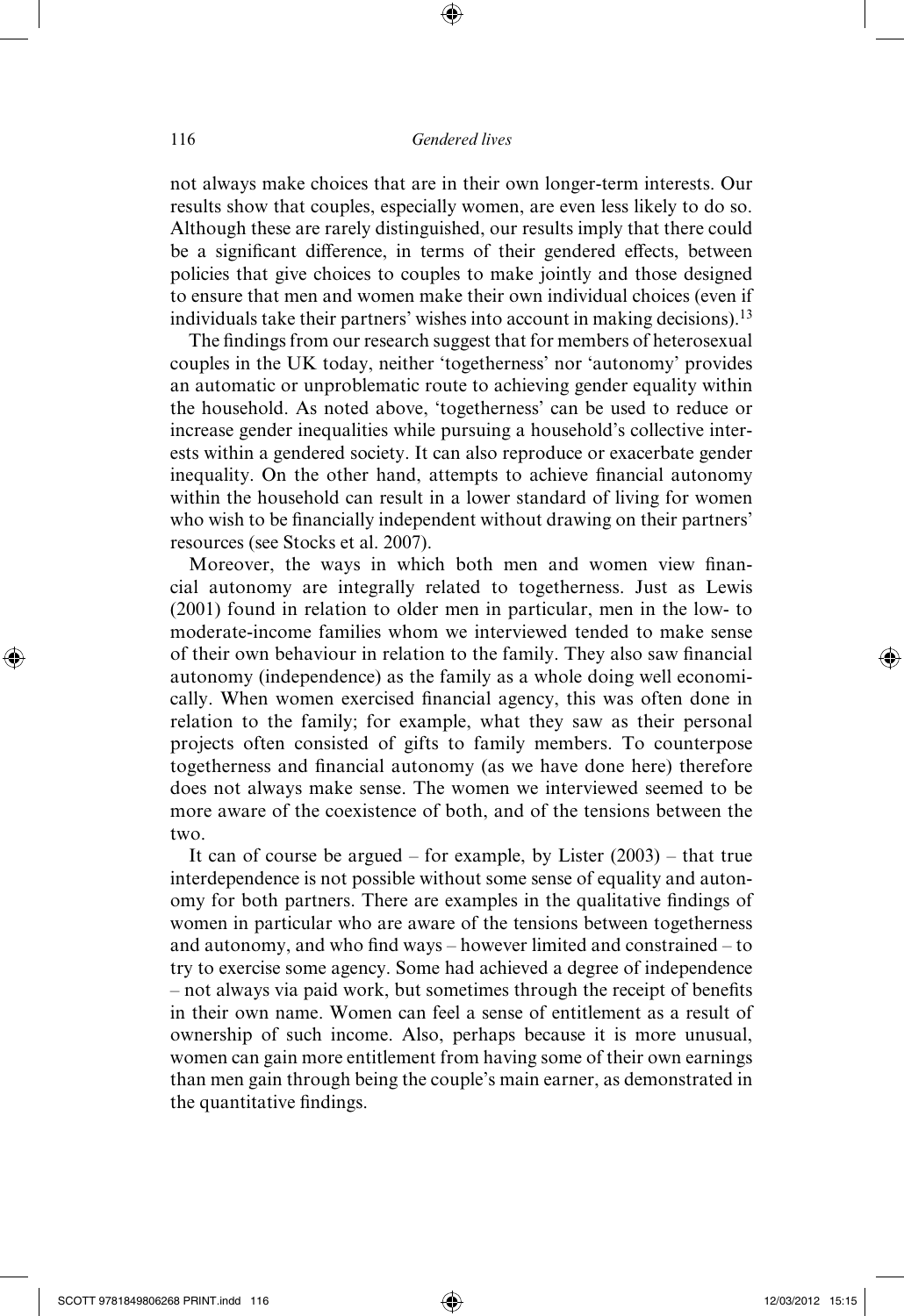Rather than seeing this as a zero sum game, it is also clearly possible for both partners to increase their autonomy within a relationship. Previous research, even among low-income families, has found that some have more equal relationships than others (for example, see Goode et al. 1998). Further research could usefully investigate the most important factors influencing both men's and women's ability to achieve this. In addition, our research findings reported here focus on only income. Clearly there is room to extend the discussion to include (gendered) access to resources of all kinds.

#### **NOTES**

⊕

- 1. In this chapter, we use 'household' and 'couple'/'family' interchangeably. Technically a household can be made up of more than one 'family' (for example, when a nondependent adult such as a grown- up child lives in the parental home, this would be one household but two 'families', as an individual is also described as a family unit). In both our qualitative and quantitative samples, some couples did have grown- up children living with them. But in most cases when we use the word 'household' we are referring to the heterosexual couples who are the main focus of our research.
- 2. This research did not include interviews with members of same- sex couples and the quantitative data set identified too few of them to allow any meaningful analysis.
- 3. The BHPS followed individuals from a representative clustered sample of British household in 1991, annually interviewing them and all adult members of the households in which they subsequently lived.
- 4. These households were added for the European Community Household Panel in the late 1990s, and were interviewed each year from 1997 to 2001 inclusive.
- 5. Couples whose household income differed by more than  $£1000$  from the sum of their individual incomes were excluded (since this could indicate the influence on decisionmaking of a child with significant individual income) as well as all those living with others beside their own children.
- 6. Each couple is given a number in this chapter, so that where appropriate men and women in the same couple can be matched.
- 7. The available data did not allow for exploration of the privacy aspect of 'financial autonomy' in the quantitative analysis.
- 8. Expenditure data is often used to assess models of household decision-making. However, doing so raises theoretically and empirically difficult questions of how to assign expenditure to individuals, and fails to capture the distinction that we wish to make between the actual use of financial resources and the opportunities which those resources provide.
- 9. This is essentially the same as running a single linear estimation with satisfaction with household income as the dependent variable using gendered interaction effects. The only difference with such a single estimation is the need for post-estimation tests to identify some of the effects and the choice of one gender as reference (more details on the technique used can be found in De Henau and Himmelweit 2009).
- 10. These were: log of total annual household income; whether the household receives any state benefit, any other transfer income, any investment income; age and number of children; whether they own their home outright or on a mortgage (ref: home rented); share of household earnings, share of household non-labour income; employment status; potential wage (Essex score, see Gershuny and Kan 2006); hours of housework; subjective health status; providing care inside/outside the household.
- 11. As mentioned earlier, by using fixed-effects regression our specification controls for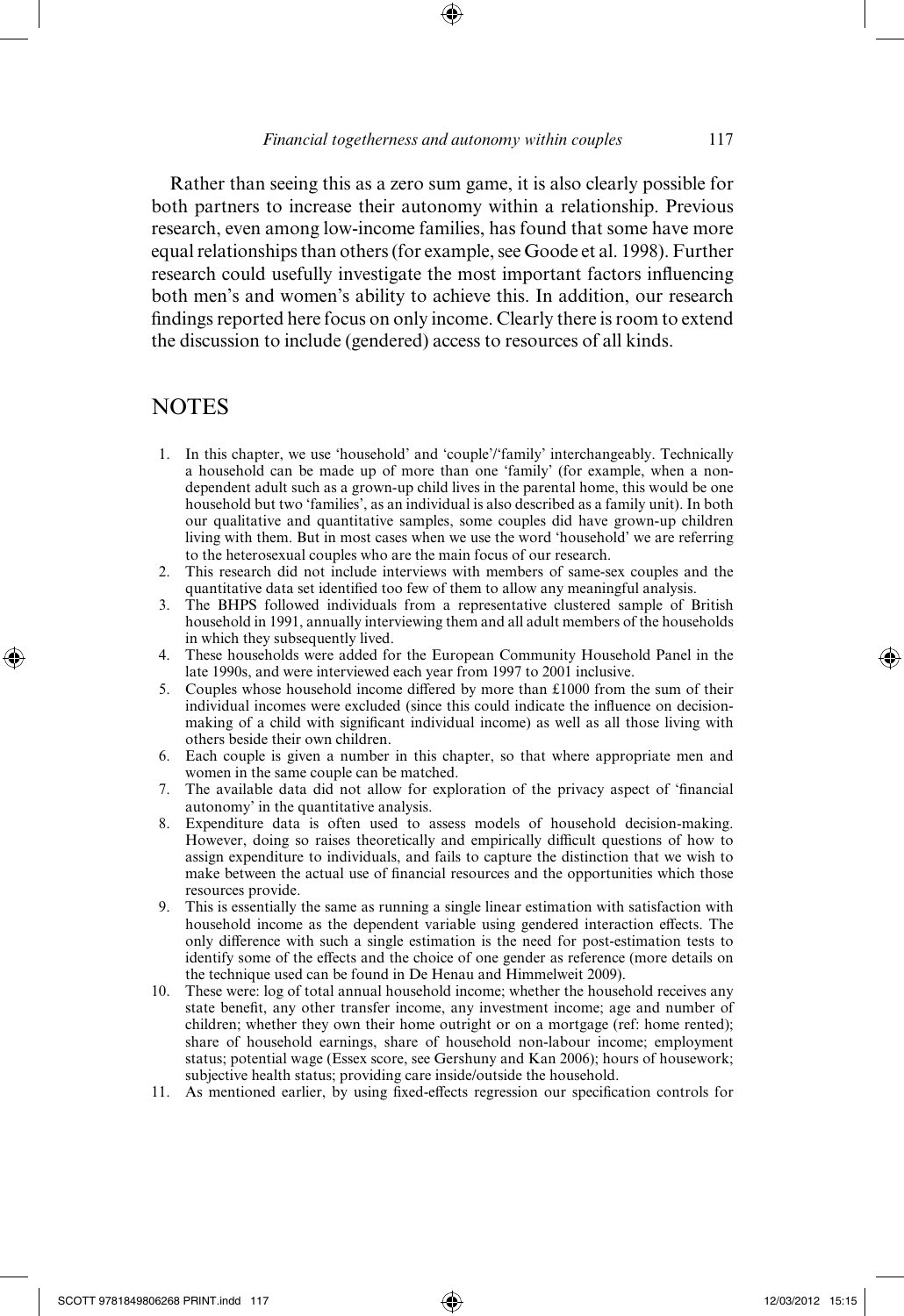unobserved time-invariant characteristics such as personality traits. Moreover, we assume that any change in unobserved time-varying characteristics that might influence labour market outcomes (such as motivation) is captured by a change in overall satisfaction, which is included as a control.

- 12. Folbre (1997) makes a similar point about bargaining power.
- 13. In either case the well-being of other family members may influence decisions.

#### **REFERENCES**

- Adato, M., B. De la Briere, D. Mindek and A. Quisumbuing (2000), *The Impact of PROGRESA on Women's Status and Intra- household Relations: Final Report*, Washington, DC: International Food Policy Research Institute.
- Alessie, R., T. Crossley and V. Hildebrand (2006), 'Estimating a collective household model with survey data on financial satisfaction', IFS Working Paper 06/19, London: Institute for Fiscal Studies.
- Ashby, K.J. and C.B. Burgoyne (2008), 'Separate financial entities? Beyond categories of money management', in C.B. Burgoyne (ed.), special issue on the household economy, *Journal of Socio- Economics*, **37** (2), 458–80.
- Bennett, F., J. De Henau and S. Sung (2010), 'Within-household inequalities across classes? Management and control of money', in J. Scott, R. Crompton and C. Lyonette (eds), *Gender Inequalities in the 21st Century: New Barriers and Continuing Constraints*, Cheltenham, UK and Northampton, MA, USA: Edward Elgar, pp. 215–41.
- Bjornberg, U. and A.-K. Kollind (2005), *Individualism and Families: Equality*, *Autonomy and Togetherness*, London and New York: Routledge (Taylor and Francis Group).
- Bonke, J. and M. Browning (2009), 'The distribution of financial well-being and income within the household', *Review of Economics of the Household*, **7** (1), 31–42.
- Browning, M., P.-A. Chiappori and V. Lechene (2006), 'Collective and unitary models: a clarification', *Review of Economics of the Household*, **4**, 5–14.
- Cornwall, A. (2007), 'Myths to live by? Female solidarity and female autonomy reconsidered', *Development and Change*, **38** (1), 149–68.
- Daly, M. and M. Leonard, with assistance from T. Gorman (2002), *Against All Odds: Family Life on a Low Income*, Dublin: Institute of Public Administration and Combat Poverty Agency.
- De Henau, J. and S. Himmelweit (2009), 'Cooperation and conflict within couples: a longitudinal analysis of the gendered distribution of entitlement to household income', Milton Keynes: Open University, mimeo.
- Diener, D. and R.E. Lucas (1999), 'Personality and subjective well-being', in D. Kahneman, E. Diener and N. Schwarz (eds), *Foundations of Hedonic Psychology: Scientific Perspectives on Enjoyment and Suffering*, New York: Russell Sage Foundation.
- Dwyer, D. and J. Bruce (1988), *A Home Divided: Women and Income in the Third World*, Palo Alto, CA: Stanford University Press.
- Ferrer-i-Carbonell, A. and P. Frijters (2004), 'How important is methodology for the estimates of the determinants of happiness?', *The Economic Journal*, **114**, 641–59.

⊕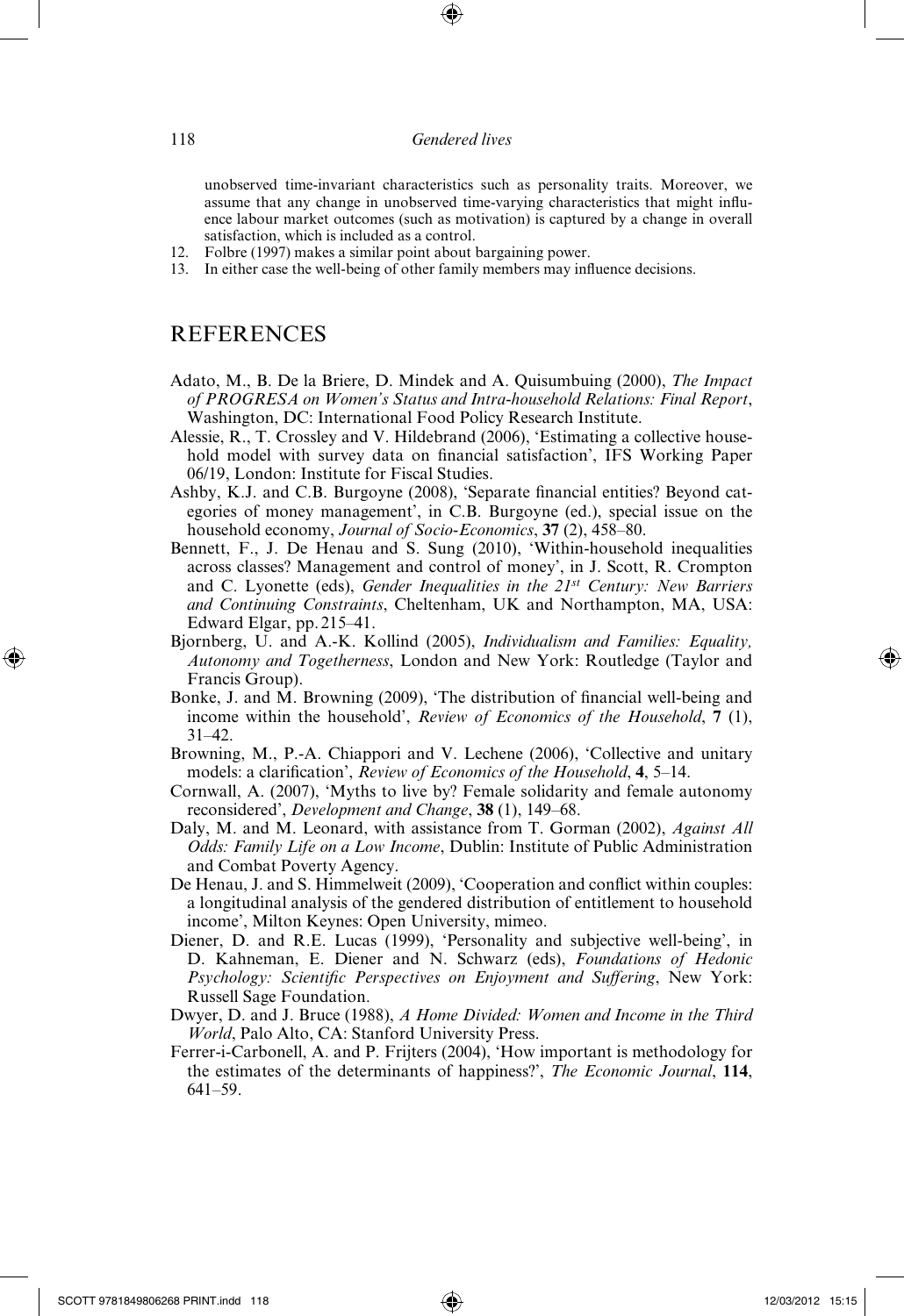- Folbre, N. (1997), 'Gender coalitions: extra-family influences on intra-family inequality', in H. Alderman, L. Haddad and J. Hoddinot (eds), *Intrahousehold Allocation in Developing Countries*, Baltimore, MD: Johns Hopkins University Press, pp. 263–74.
- Friedberg, L. and A. Webb (2006), 'Determinants and consequences of bargaining power in households', CRR Research Working Papers 2006-13, Boston: Center for Retirement Research.
- Gershuny, J. and M,-Y, Kan (2006), 'Human capital and social position in Britain: creating a measure of wage-earning potential from BHPS data', ISER Working Paper 2006-03, Institute for Social and Economic Research, Colchester: University of Essex.
- Goode, J., C. Callender and R. Lister (1998), *Purse or Wallet? Gender Inequalities and Income Distribution Within Families on Benefi ts*, London: Policy Studies Institute.
- Haddad, L. (1999), 'The welfare impacts of the income earned by women', *Agricultural Economics*, **20** (2), 135–42.
- Hotchkiss, J. (2005), 'Do husbands and wives pool their resources? Further evidence', *Journal of Human Resources*, **40** (2), 519–31.
- Lewis, J. (2001), *The End of Marriage? Individualism and Intimate Relations*, Cheltenham, UK and Northampton, MA, USA: Edward Elgar Publishing.
- Lewis, J. and S. Giullari (2005), 'The adult worker model family, gender equality and care: the search for new policy principles and the possibilities and problems of a capabilities approach', *Economy and Society*, **34** (1), 76–104.
- Lister, R. (2003), *Citizenship: Feminist Perspectives*, Basingstoke and New York: Palgrave Macmillan.
- London Women's Liberation Campaign for Legal and Financial Independence and Rights of Women (1979), 'Disaggregation now! Another battle for women's independence', *Feminist Review*, **2**, 19–31.
- Lundberg, S. and R.A. Pollak (1996), 'Bargaining and distribution in marriage', *Journal of Economic Perspectives*, **10** (4), 139–58.
- Lundberg, S., R. Pollak and T. Wales (1997), 'Do husbands and wives pool their incomes? Evidence from the United Kingdom child benefit', *Journal of Human Resources*, **32** (3), 463–80.
- Peter, F. (2003), 'Gender and the foundations of social choice: the role of situated agency', *Feminist Economics*, **9** (2–3), 13–32.
- Pollak, R.A. (2005), 'Bargaining power in marriage: earnings, wage rates and household production', NBER Working Paper Series 11239, Cambridge, MA: US National Bureau of Economic Research.
- Rake, K. and G. Jayatilaka (2002), *Home Truths: An Analysis of Financial Decision Making Within the Home*, London: Fawcett Society.
- Robeyns, I. (2003), 'Sen's capability approach and gender inequality: selecting relevant capabilities', *Feminist Economics*, **9** (2–3), 61–92.
- Sen, A. (1990), 'Gender and cooperative conflicts', in I. Tinker (ed.), *Persistent Inequalities: Women and World Development*, New York and Oxford: Oxford University Press, pp. 123–49.
- Sonnenberg, S. (2008), 'Household financial organisation and discursive practice: managing money and identity', in C.B. Burgoyne (ed.), *Journal of Socio-Economics*, **37** (2), 533–51.
- Stocks, J., C. Diaz and B. Hallerod (eds) (2007), *Modern Couples Sharing Money, Sharing Life*, Basingstoke: Palgrave Macmillan.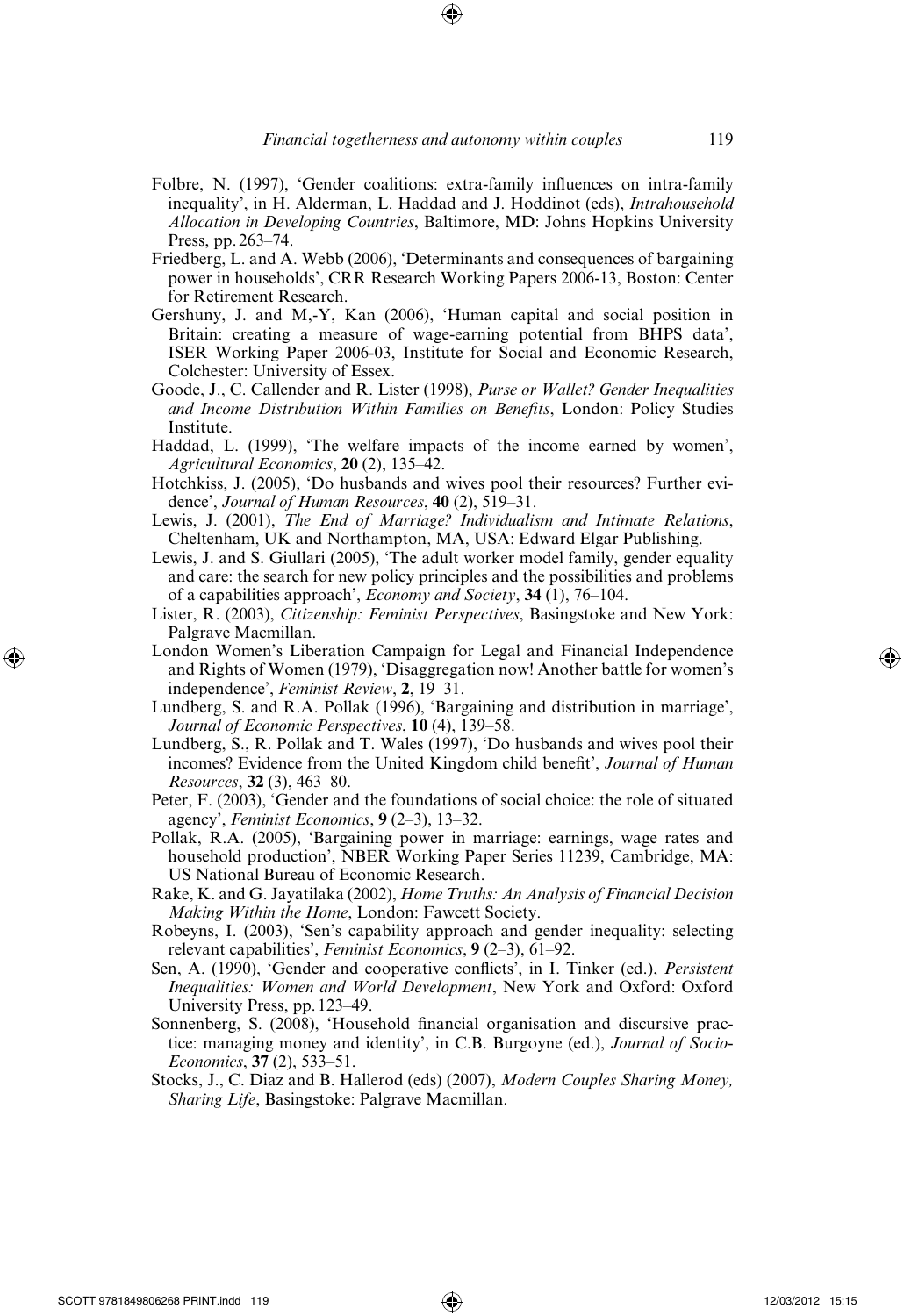$\bigoplus$ 

- Stutzer, A. (2004), 'The role of income aspirations in individual happiness', *Journal of Economic Behavior and Organization*, **54** (1), 89–109.
- Sung, S. and F. Bennett (2007), 'Dealing with money in low- to moderate- income couples: insights from individual interviews', in K. Clarke, T. Maltby and P. Kennett (eds), *Social Policy Review 19*, Bristol: Policy Press in association with Social Policy Association.
- Vogler, C. (1998), 'Money in the household: some underlying issues of power', *The Sociological Review*, **46** (4), 687–713.
- Vogler, C., C. Lyonette and R.D. Wiggins (2008), 'Money, power and spending decisions in intimate relationships', *The Sociological Review*, **56** (1), 117–43.

⊕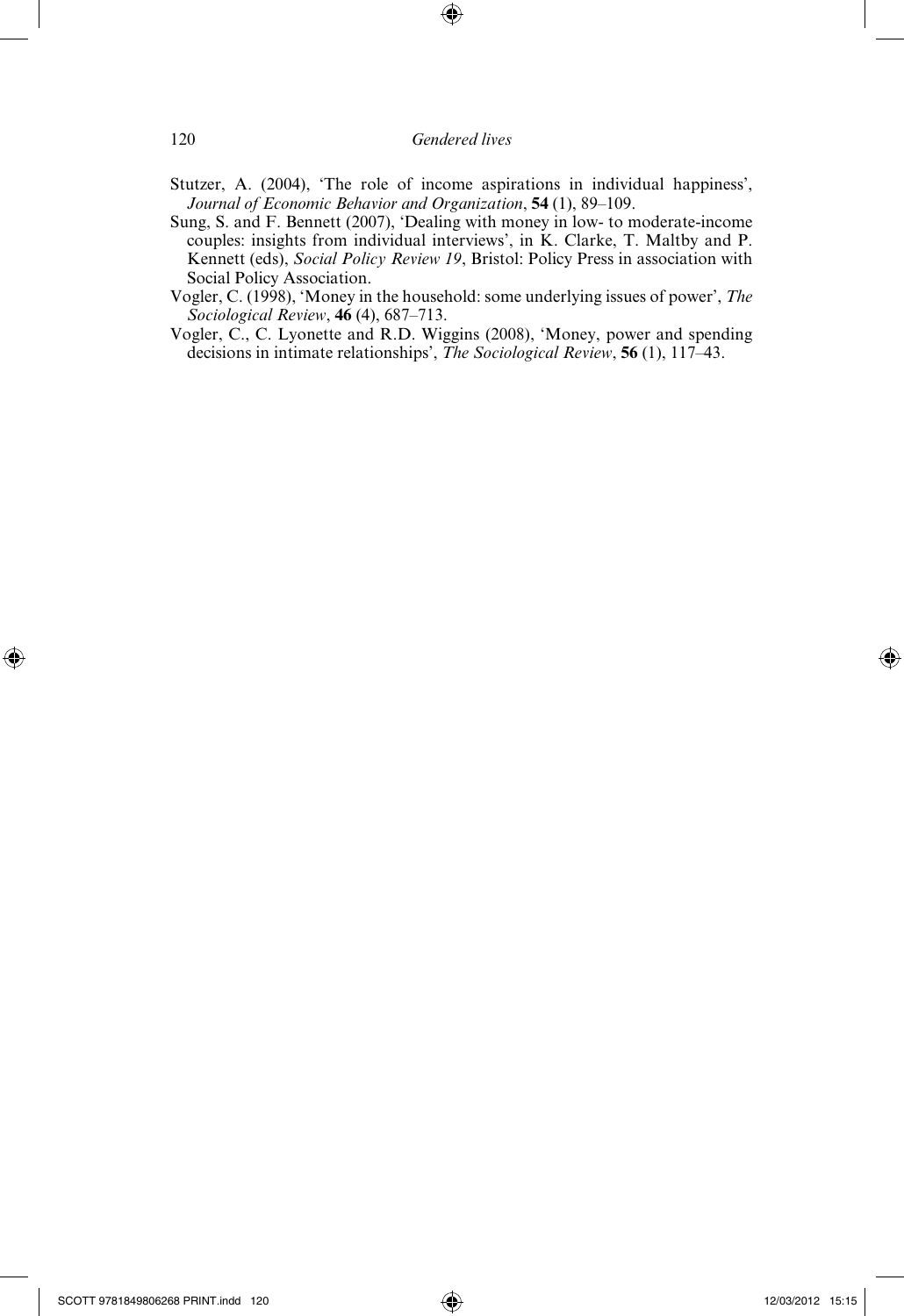$\bigoplus$ 

### APPENDIX

| Table A4.1 |  | Regression results of quantitative analysis |  |
|------------|--|---------------------------------------------|--|
|            |  |                                             |  |
|            |  |                                             |  |

|                                                         | Average satisfaction |            | Difference in satisfaction |            |
|---------------------------------------------------------|----------------------|------------|----------------------------|------------|
|                                                         | Coeff                | Std err    | Coeff                      | Std err    |
| Household variables                                     |                      |            |                            |            |
| Log of household income                                 | 0.271                | $0.029***$ | 0.000                      | 0.022      |
| Prop. benefits $>0\%$ of hh<br>income                   | $-0.106$             | $0.035***$ | 0.045                      | 0.028      |
| Prop. benefits $>50\%$ of hh<br>income                  | $-0.081$             | 0.072      | 0.069                      | 0.056      |
| Prop. benefits >95% of hh<br>income                     | 0.124                | 0.091      | $-0.051$                   | 0.072      |
| HH receives investment<br>income                        | 0.090                | $0.024***$ | $-0.006$                   | 0.018      |
| HH receives transfer income                             | $-0.076$             | $0.042*$   | $-0.076$                   | $0.033**$  |
| Home owned on mortgage                                  | 0.113                | $0.044**$  | $-0.017$                   | 0.035      |
| Home owned outright                                     | 0.247                | $0.067***$ | 0.004                      | 0.052      |
| No of children aged 0-4                                 | $-0.079$             | $0.023***$ | 0.040                      | $0.018**$  |
| No of children aged 5-11                                | $-0.023$             | 0.021      | $-0.013$                   | 0.016      |
| No of children aged 12+                                 | $-0.042$             | $0.025*$   | $-0.012$                   | 0.019      |
| Constant                                                | 1.087                | $0.141***$ | $-0.160$                   | $0.110*$   |
| Individual variables<br>Symmetric effect <sup>(1)</sup> |                      |            |                            |            |
| Share of earnings 75-100%                               | 0.165                | $0.061***$ | 0.064                      | 0.045      |
| Share of non lab. inc.<br>$75 - 100%$                   | $-0.066$             | 0.040      | 0.022                      | 0.024      |
| Essex score                                             | 0.055                | $0.012***$ | 0.024                      | $0.010**$  |
| Working part-time                                       | $-0.347$             | $0.062***$ | $-0.119$                   | $0.049**$  |
| Inactive (care or other)                                | $-0.444$             | $0.080***$ | $-0.173$                   | $0.064***$ |
| Unemployed                                              | $-1.450$             | $0.090***$ | $-0.250$                   | $0.074***$ |
| Long-term disabled                                      | $-0.632$             | $0.147***$ | $-0.471$                   | $0.119***$ |
| Reporting poor health                                   | $-0.248$             | $0.060***$ | $-0.111$                   | $0.048**$  |
| Providing care for others<br>within hh                  | $-0.032$             | 0.097      | 0.040                      | 0.102      |
| Providing care for others<br>outside hh                 | $-0.036$             | 0.046      | $-0.021$                   | 0.046      |
| Weekly hours of<br>housework                            | $-0.015$             | $0.004***$ | $-0.007$                   | $0.003**$  |
| Weekly hours of house-<br>work squared                  | 0.000                | $0.000***$ | 0.000                      | $0.000**$  |
| Overall satisfaction                                    | 0.436                | $0.013***$ | 0.239                      | $0.012***$ |

 $\bigoplus$ 

 $\bigoplus$